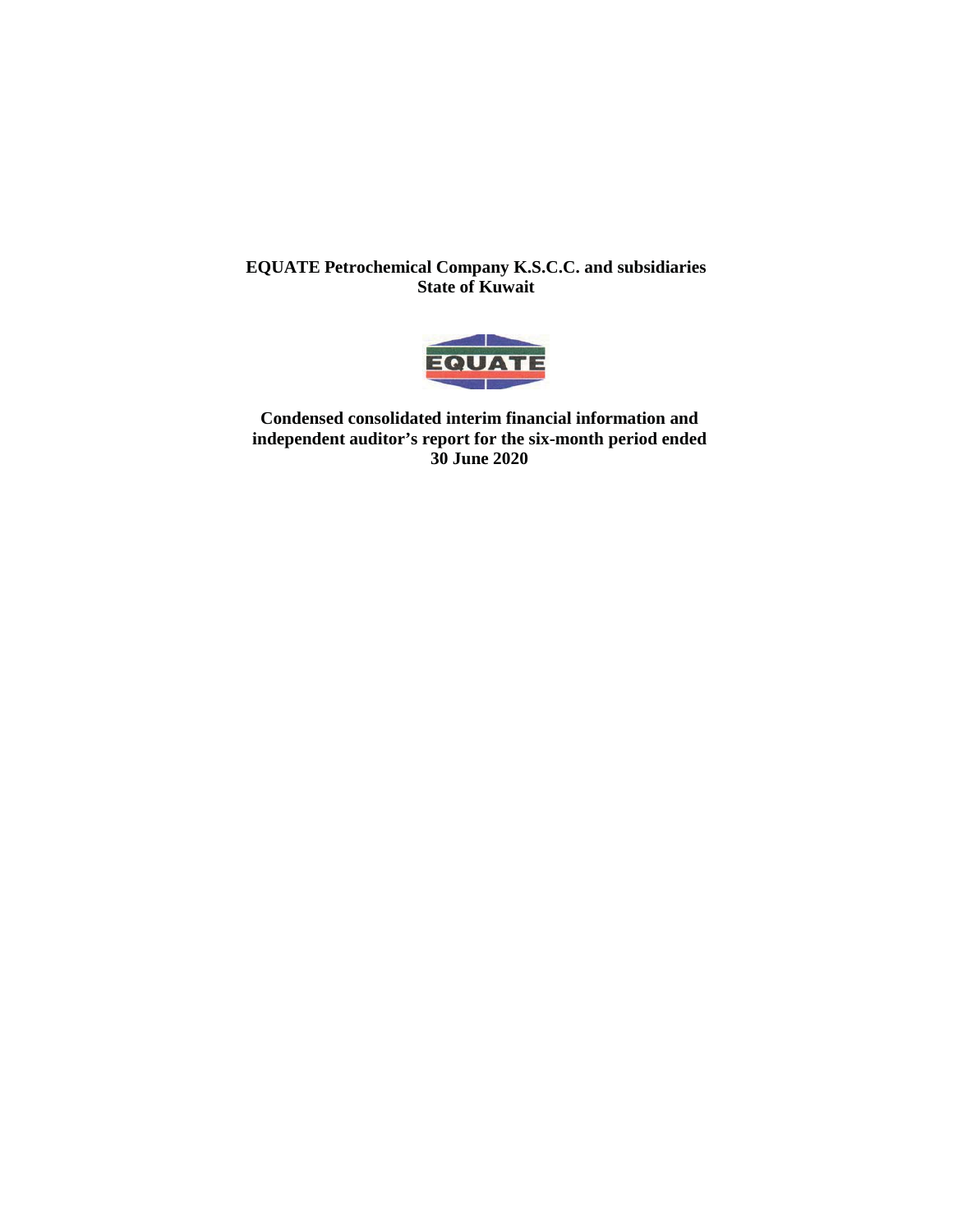

| <b>Contents</b>                                                                                   | Page     |
|---------------------------------------------------------------------------------------------------|----------|
| Independent auditor's report on review of condensed consolidated interim financial<br>information |          |
| Condensed consolidated statement of financial position                                            | 2        |
| Condensed consolidated statement of profit or loss and other comprehensive income                 | 3        |
| Condensed consolidated statement of changes in equity                                             | 4        |
| Condensed consolidated statement of cash flows                                                    | 5        |
| Notes to the condensed consolidated interim financial information                                 | $6 - 20$ |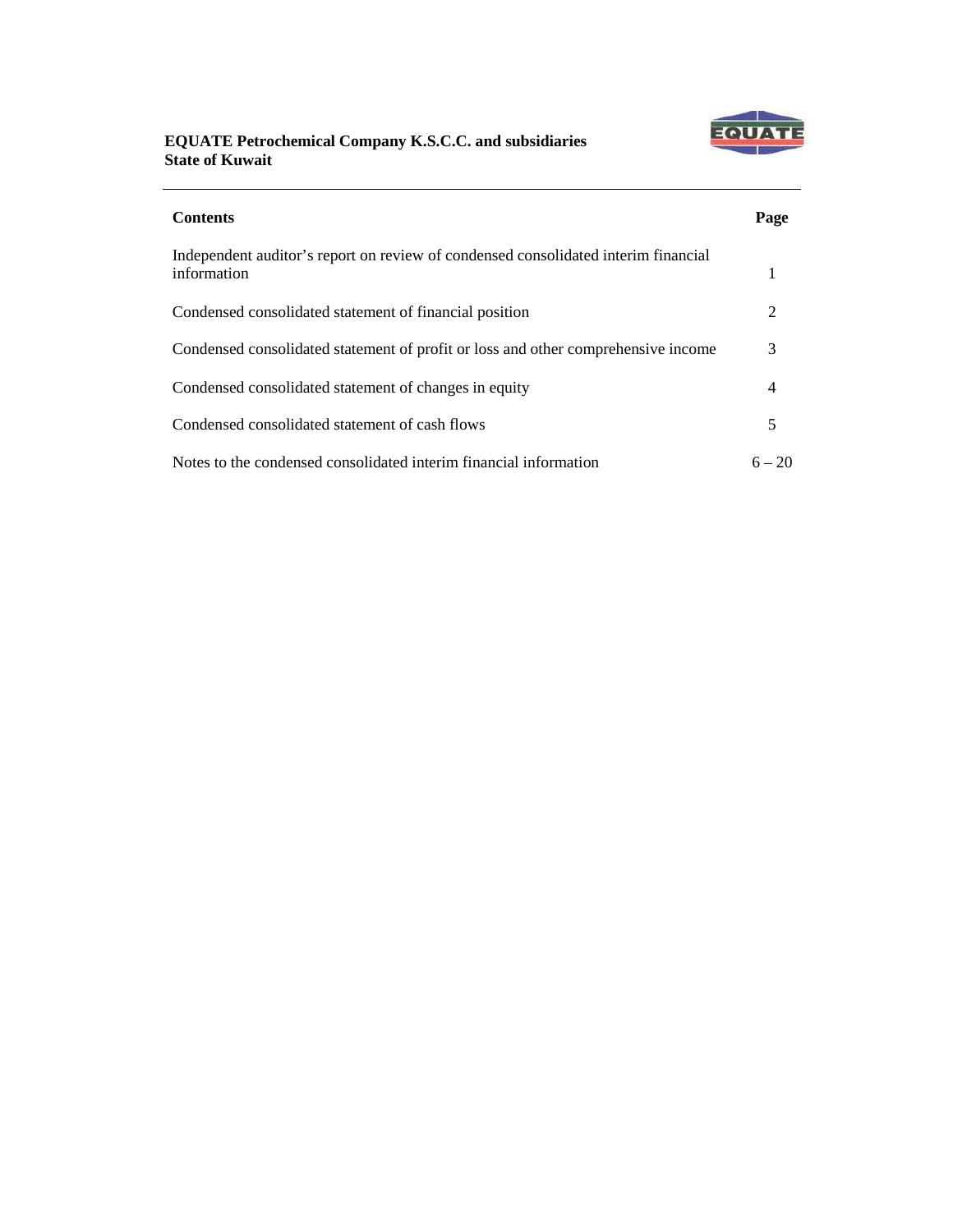

KPMG Safi Al-Mutawa & Partners Al Hamra Tower, 25th Floor Abdulaziz Al Sagr Street P.O. Box 24, Safat 13001 State of Kuwait Tel.: +965 2228 7000 Fax: +965 2228 7444

# Independent auditor's report on review of condensed consolidated interim financial information

The Board of Directors **EQUATE Petrochemical Company K.S.C.C. State of Kuwait** 

#### Introduction

We have reviewed the accompanying condensed consolidated interim financial information of EQUATE Petrochemical Company K.S.C.C. ("the Company") and its subsidiaries (together "the Group") which comprises the condensed consolidated statement of financial position as at 30 June 2020, the condensed consolidated statements of profit or loss and other comprehensive income, changes in equity and cash flows for the six-month period then ended, and notes to the condensed consolidated interim financial information. Management is responsible for the preparation and presentation of these condensed consolidated interim financial information in accordance with IAS 34, Interim Financial Reporting. Our responsibility is to express a conclusion on these condensed consolidated interim financial information based on our review.

### **Scope of Review**

We conducted our review in accordance with the International Standard on Review Engagements 2410, Review of Interim Financial Information Performed by the Independent Auditor of the Entity. A review of interim financial information consists of making inquiries, primarily of persons responsible for financial and accounting matters, and applying analytical and other review procedures. A review is substantially less in scope than an audit conducted in accordance with International Standards on Auditing and consequently does not enable us to obtain assurance that we would become aware of all significant matters that might be identified in an audit. Accordingly, we do not express an audit opinion.

#### Conclusion

Based on our review, nothing has come to our attention that causes us to believe that the accompanying condensed consolidated interim financial information as at and for the six months ended 30 June 2020 are not prepared, in all material respects, in accordance with IAS 34, Interim Financial Reporting.

 $\mathcal{L}$ ia

Safi A. Al-Mutawa License No 138 "A" of KPMG Safi Al-Mutawa & Partners Member firm of KPMG International

Kuwait: 11 August 2020

 $\mathbf{I}$ 

KPMG Safi Al-Mutawa & Partners, a Kuwaiti Public Accountant and a member firm of the KPMG network of independent member firms affiliated with KPMG International Cooperative ("KPMG International"), a Swiss entity.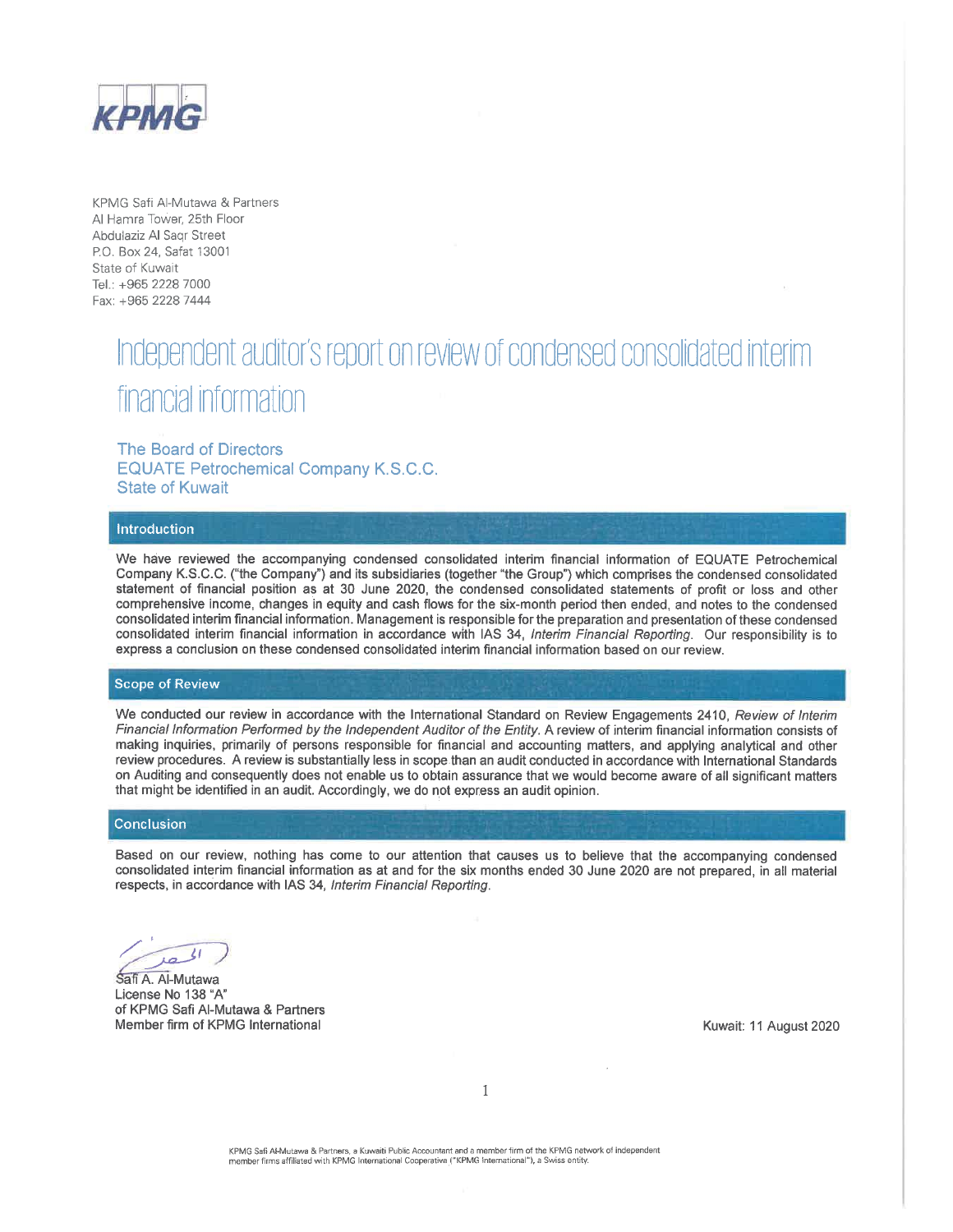

### **Condensed consolidated statement of financial position**

*as at 30 June 2020*

|                                                |             | <b>USD</b> million |                |
|------------------------------------------------|-------------|--------------------|----------------|
|                                                |             | 30 June            | 31 December    |
|                                                | <b>Note</b> | 2020               | 2019           |
|                                                |             |                    | (Audited)      |
| <b>Assets</b>                                  |             |                    |                |
| Property, plant and equipment<br>Goodwill      |             | 2,426<br>1,689     | 2,519<br>1,689 |
| Intangible assets                              |             | 294                | 308            |
| Right-of-use assets                            |             | 553                | 571            |
| Deferred tax assets                            |             | 77                 | 61             |
| Deferred charges and other assets              |             | 937                | 936            |
| <b>Non-current assets</b>                      |             | 5,976              | 6.084          |
|                                                |             |                    |                |
| Inventories                                    |             | 151                | 174            |
| Loan to a related party                        | 5           |                    | 81             |
| Due from related parties                       | 5           | 49                 | 45             |
| Trade and other receivables                    |             | 587                | 502            |
| Deferred charges and other assets              |             | 37                 | 37             |
| Notes receivables from a related party         | 5           | 74                 |                |
| Cash and bank balances                         | 3           | 456                | 798            |
| <b>Current assets</b>                          |             | 1,354              | 1,637          |
| <b>Total assets</b>                            |             | 7,330              | 7,721          |
| <b>Equity</b>                                  |             |                    |                |
| Share capital                                  |             | 700                | 700            |
| Treasury shares                                |             | (450)              | (450)          |
| Statutory reserve                              |             | 350                | 350            |
| Retained earnings                              |             | 53                 | 368            |
| Remeasurement of retirement benefit obligation |             | (32)               | (32)           |
| Foreign currency translation reserve           |             | (3)                | 20             |
| <b>Total equity</b>                            |             | 618                | 956            |
|                                                |             |                    |                |
| <b>Liabilities</b>                             |             |                    |                |
| Loans and borrowings                           | 4           | 4,612              | 4,607          |
| Deferred income                                |             | 251                | 268            |
| Lease liability                                |             | 488                | 510            |
| Deferred tax liabilities                       |             | 191                | 183            |
| Retirement benefit obligation                  |             | 417                | 421            |
| Long term incentives                           |             | 3                  | 3              |
| <b>Non-current liabilities</b>                 |             | 5,962              | 5,992          |
| Long term incentives                           |             | $\overline{4}$     |                |
| Lease liability                                |             | 63                 | 4<br>63        |
| Deferred income                                |             | 32                 | 32             |
| Due to related parties                         | 5           | 152                | 194            |
| Trade and other payables                       |             | 499                | 457            |
| Notes payable to a related party               | 5           |                    | 23             |
| <b>Current liabilities</b>                     |             | 750                | 773            |
| <b>Total liabilities</b>                       |             | 6,712              | 6,765          |
|                                                |             |                    |                |
| <b>Total equity and liabilities</b>            |             | 7,330              | 7,721          |

The attached notes on pages 6 to 20 form an integral part of these condensed consolidated interim financial information. Orthiellel

Rowsk Ramshark

Ramesh Ramachandran *President & Chief Executive Officer*

Dawood Al-Abduljalil *Chief Financial Officer*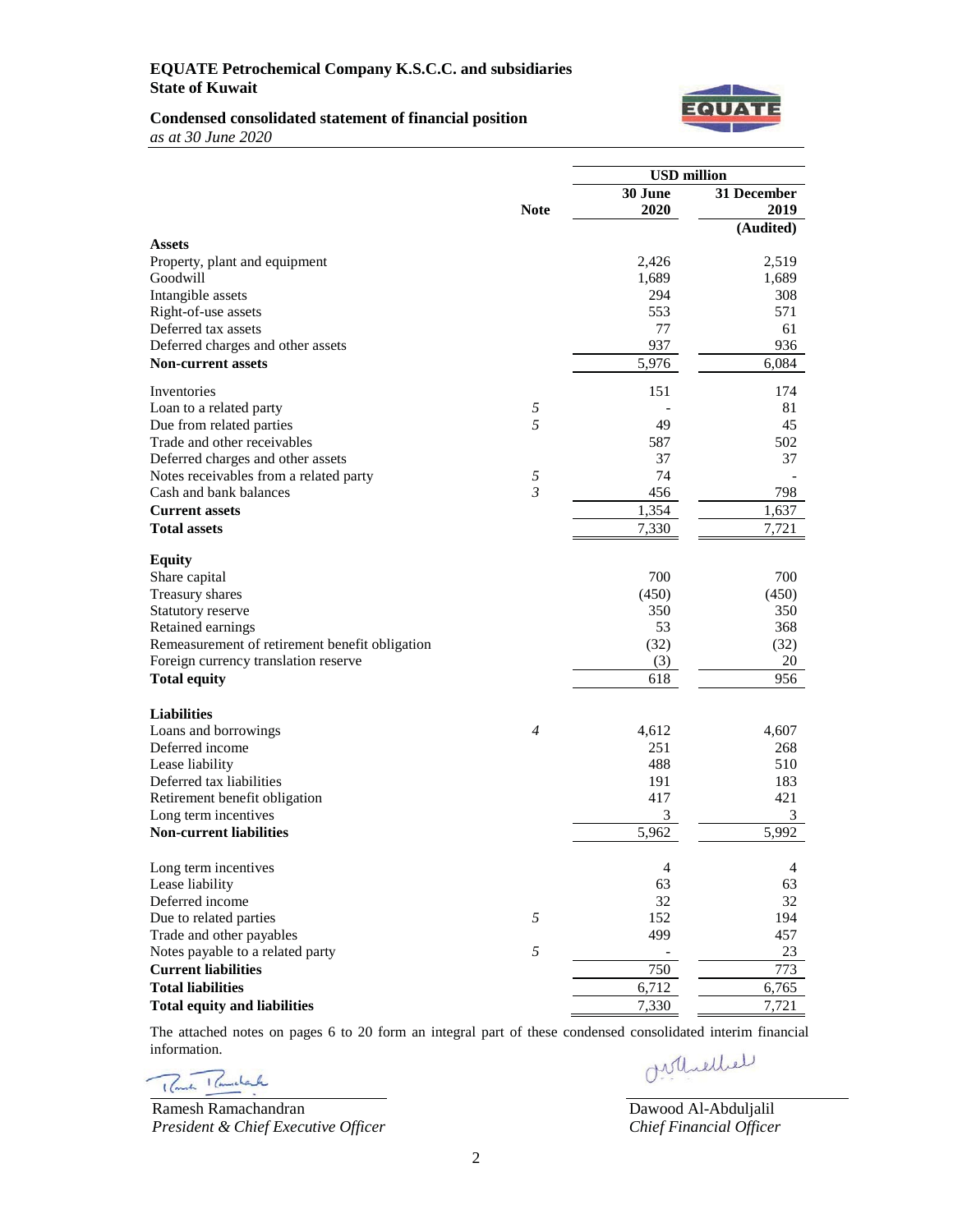

# **Condensed consolidated statement of profit or loss and other comprehensive income**

*for the six month period ended 30 June 2020*

|                                                        | <b>USD</b> million |            |
|--------------------------------------------------------|--------------------|------------|
|                                                        | 2020               | 2019       |
|                                                        |                    |            |
| <b>Sales</b>                                           | 1,457              | 1,753      |
| Cost of sales                                          | (1,284)            | (1, 495)   |
| <b>Gross profit</b>                                    | 173                | 258        |
| Management fee                                         | 5                  | 5          |
| Reservation right fees                                 | 16                 | 16         |
| General, administrative and selling expenses           | (41)               | (49)       |
| Other income                                           | 1                  | 9          |
| Foreign exchange gain                                  | $\boldsymbol{0}$   | 1          |
| <b>Profit from operations</b>                          | 154                | 240        |
| Finance income                                         | 7                  | 16         |
| Finance costs                                          | (111)              | (77)       |
| <b>Profit before contribution to Kuwait Foundation</b> |                    |            |
| for the Advancement of Sciences ("KFAS"),              |                    |            |
| Zakat, tax on subsidiaries and Board of                |                    |            |
| <b>Directors' remuneration</b>                         | 50                 | 179        |
| <b>Contribution to KFAS</b>                            | (1)                | (2)        |
| Contribution to Zakat                                  | (1)                | (1)        |
| Tax on subsidiaries                                    | 5                  | 10         |
| Board of Directors' remuneration                       | (0)                | (0)        |
| Net profit for the period                              | 53                 | 186        |
| Other comprehensive income                             |                    |            |
| Items that are or may be reclassified subsequently to  |                    |            |
| profit or loss                                         |                    |            |
| Foreign currency translation differences               | (23)               | 2          |
| Other comprehensive (loss) / income for the period     | (23)               | $\sqrt{2}$ |
| Total comprehensive income for the period              | 30                 | 188        |

The attached notes on pages 6 to 20 form an integral part of these condensed consolidated interim financial information.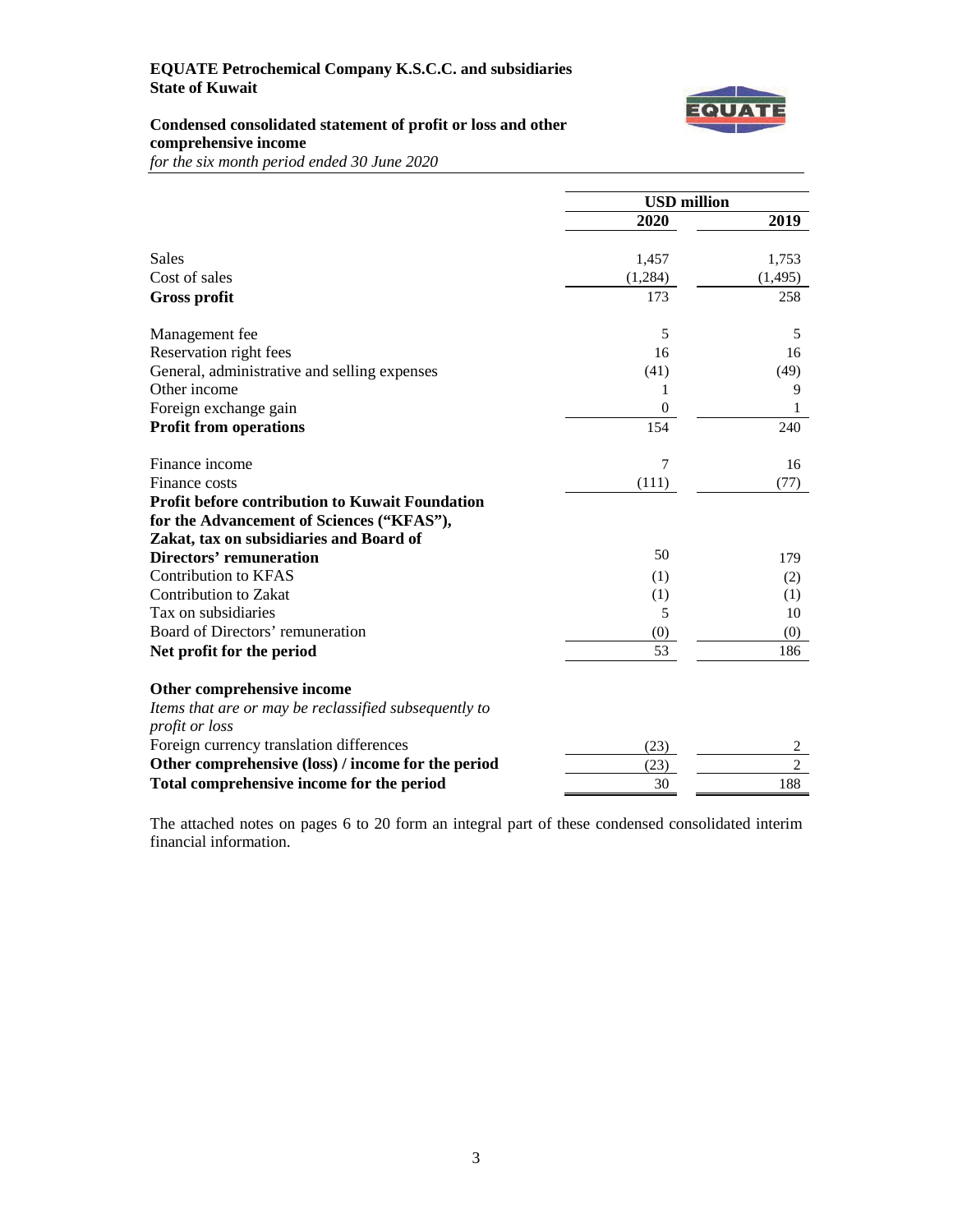| ad su                     |   |
|---------------------------|---|
|                           |   |
|                           |   |
| $K.S.C.$ and              |   |
|                           |   |
|                           |   |
|                           |   |
|                           |   |
| ؚ<br>$\ddot{\phantom{0}}$ |   |
| Ě                         |   |
|                           |   |
|                           |   |
|                           |   |
|                           |   |
| ľ                         |   |
| 20h                       | ٦ |
|                           |   |
| <b>FREEZING</b>           |   |



Condensed consolidated statement of changes in equity<br>for the six month period ended 30 June 2020 **Condensed consolidated statement of changes in equity** *for the six month period ended 30 June 2020*

|                                                          |                  |                    |                             | USD million          |                                                         |                                               |                      |
|----------------------------------------------------------|------------------|--------------------|-----------------------------|----------------------|---------------------------------------------------------|-----------------------------------------------|----------------------|
|                                                          | Share capital    | shares<br>Treasury | reserve<br><b>Statutory</b> | earnings<br>Retained | obligation<br>benefit<br>of retirement<br>Remeasurement | reserve<br>Foreign<br>translation<br>currency | Total                |
| Balances as at 1 January 2019<br>(audited)               | $\approx$        | (450)              | 350                         | 1,031                | (39)                                                    | $\vec{v}$                                     | 1,606                |
| Net profit for the period                                |                  |                    |                             | 186                  |                                                         | ٢                                             | 186<br>$\mathcal{L}$ |
| Total comprehensive income<br>Other comprehensive income |                  |                    |                             |                      |                                                         |                                               |                      |
| for the period                                           |                  |                    |                             | 186                  |                                                         | $\mathcal{C}$                                 | 188                  |
| Dividends paid (Note 9)                                  |                  |                    |                             | 1,031)               |                                                         |                                               | (150, 0)             |
| Balance as at 30 June 2019                               | $\approx$        | (450)              | 350                         | 186                  | (39)                                                    | $\overline{a}$                                | 763                  |
| Balances as at 1 January 2020<br>(audited)               | $\overline{5}$   | (450)              | 350                         | 368                  | (32)                                                    | $\Omega$                                      | 956                  |
| Net profit for the period                                |                  |                    |                             | 53                   |                                                         |                                               | 53                   |
| Other comprehensive loss                                 |                  |                    |                             |                      |                                                         | 23)                                           | (5)                  |
| Total comprehensive income<br>for the period             |                  |                    |                             | 53                   |                                                         | (23)                                          | 30                   |
| Dividends paid (Note 9)                                  |                  |                    |                             | (368)                |                                                         |                                               | 368)                 |
| Balance as at 30 June 2020                               | $\overline{700}$ | (450)              | 350                         | 53                   | (32)                                                    | ⊙                                             | 618                  |
|                                                          |                  |                    |                             |                      |                                                         |                                               |                      |

The attached notes on pages 6 to 20 form an integral part of these condensed consolidated interim financial information. The attached notes on pages 6 to 20 form an integral part of these condensed consolidated interim financial information.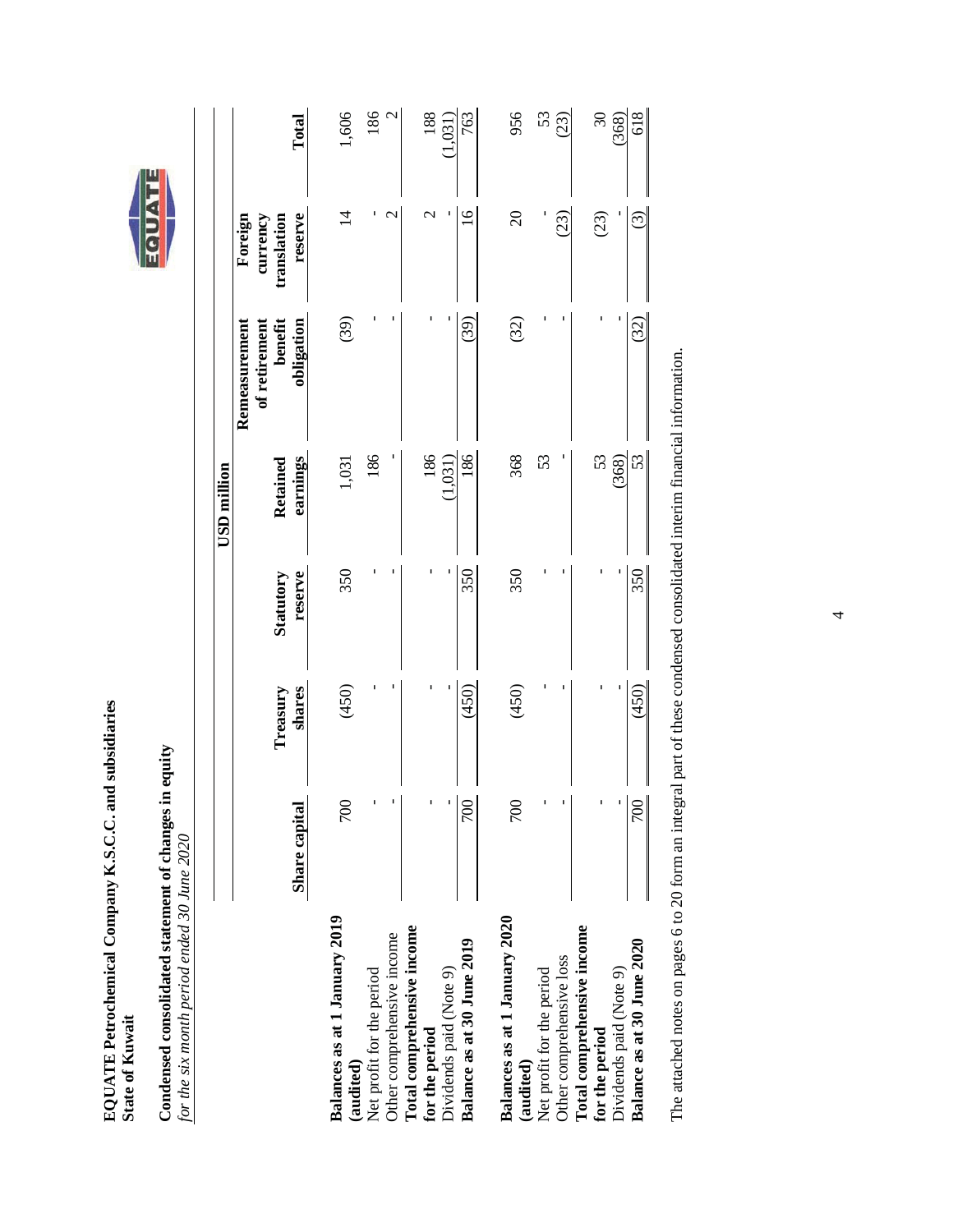

# **Condensed consolidated statement of cash flows**

*for the six month period ended 30 June 2020*

|                                                                                                   |                | <b>USD</b> million |                   |
|---------------------------------------------------------------------------------------------------|----------------|--------------------|-------------------|
|                                                                                                   | <b>Note</b>    | 2020               | 2019              |
|                                                                                                   |                |                    |                   |
| <b>Cash flows from operating activities</b>                                                       |                |                    |                   |
| Net profit for the period                                                                         |                | 53                 | 186               |
| Adjustments for:                                                                                  |                |                    |                   |
| Depreciation                                                                                      |                | 122                | 101               |
| Amortisation of intangible and deferred assets                                                    |                | 38                 | 25                |
| Reservation right fees                                                                            |                | (16)               | (16)              |
| Deferred income tax                                                                               |                | (8)                | (13)              |
| Finance costs                                                                                     |                | 111                | 77                |
| Finance income                                                                                    |                | (7)                | (16)              |
| Provision for retirement benefit obligation                                                       |                | 23                 | 25                |
| Foreign exchange loss on retirement benefit obligations                                           |                | (9)                | $\boldsymbol{0}$  |
| Provision for long term incentives                                                                |                | 3                  | $\sqrt{2}$        |
|                                                                                                   |                | 310                | 371               |
| Changes in:                                                                                       |                |                    |                   |
| Inventories                                                                                       |                | 23                 | 35                |
| Due from related parties                                                                          |                | (4)                | 22                |
| Trade and other receivables                                                                       |                | (85)               | 14                |
| Deferred charges and other assets                                                                 |                | (22)               | $\overline{4}$    |
| Due to related parties                                                                            |                | (65)               | (39)              |
| Trade and other payables                                                                          |                | (114)              | (74)              |
| Retirement benefit obligation paid                                                                |                | (18)               | (15)              |
| Long term incentives paid                                                                         |                | (3)                | (3)               |
| Net cash from operating activities                                                                |                | 22                 | 315               |
| <b>Cash flows from investing activities</b>                                                       |                |                    |                   |
| Purchase of property, plant and equipment                                                         |                | (18)               | (258)             |
| Deferred charges payment                                                                          |                |                    | (409)             |
| Investment in staff saving scheme                                                                 |                | (1)                | (1)               |
| Matured short term deposits                                                                       |                |                    | 912               |
| Long term loans repaid by related parties                                                         | 5              | 81                 | 77                |
| Finance income received                                                                           |                | 13                 | 23                |
| Notes receivables from a related party                                                            |                | (74)               | (62)              |
| Net cash from investing activities                                                                |                | 1                  | 282               |
|                                                                                                   |                |                    |                   |
| <b>Cash flows from financing activities</b>                                                       |                |                    |                   |
| Repayments of long term loan<br>Proceeds from issue of new notes                                  | $\overline{4}$ | (1,900)            |                   |
|                                                                                                   | 4              | 1,600              |                   |
| Proceeds from bilateral loans                                                                     | 4              | 300                |                   |
| Loan origination fee paid                                                                         | 4              | (9)                |                   |
| Lease payments<br>Finance costs paid                                                              |                | (33)               | (5)               |
| Dividends paid                                                                                    | 9              | (103)<br>(221)     | (81)<br>(1,031)   |
|                                                                                                   |                |                    |                   |
| Notes payable to related party                                                                    |                | (366)              | (362)<br>(1, 479) |
| Net cash used in financing activities                                                             |                |                    |                   |
| Net decrease in cash and cash equivalents<br>Cash and cash equivalents at beginning of the period |                | (343)              | (882)<br>1,209    |
|                                                                                                   | $\mathfrak{Z}$ | 746<br>403         | 327               |
| Cash and cash equivalents at end of the period                                                    |                |                    |                   |

The attached notes on pages 6 to 20 form an integral part of these condensed consolidated interim financial information.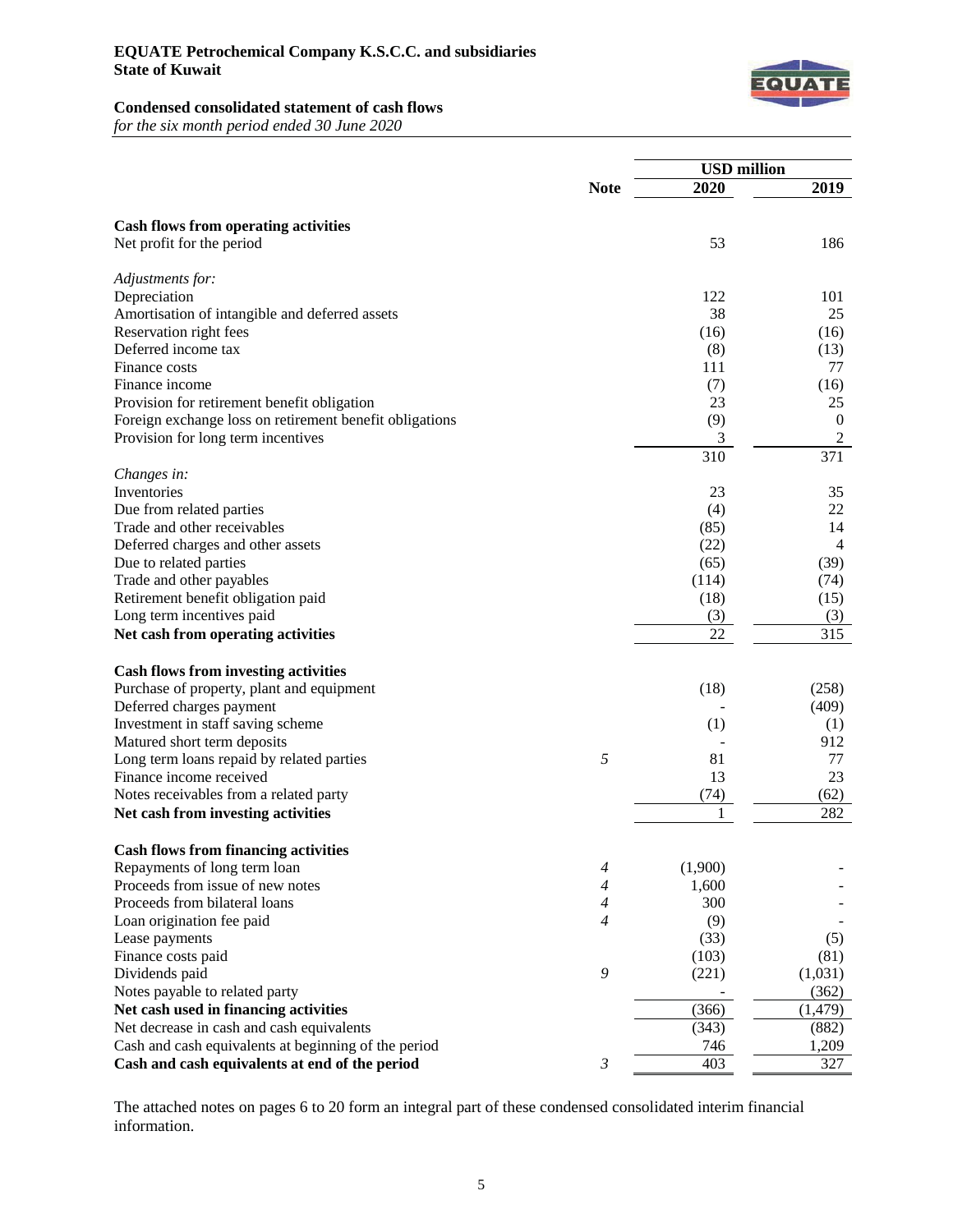

#### **Notes to the condensed consolidated interim financial information** *for the six month period ended 30 June 2020*

# **1. Reporting entity**

EQUATE Petrochemical Company K.S.C.C. ("the Company") is a closed Kuwaiti Shareholding Company incorporated in the State of Kuwait on 20 November 1995 with commercial registration number 63392 dated 20 November 1995.

The Company is owned by Dow Europe Holding B.V. ("DEHBV"), Petrochemical Industries Company K.S.C. ("PIC"), Boubyan Petrochemical Company K.S.C. ("BPC") and Al-Qurain Petrochemical Industries Company K.S.C. ("QPIC").

DEHBV is a subsidiary of The Dow Chemical Company ("TDCC").

The objective of the Company is to manufacture all kinds of petrochemical products. The Company may have interests in, or in any way associate itself with entities, which are carrying on activities similar to its own or which may help the Company to realise its objectives, whether in the State of Kuwait or abroad.

The Group is primarily engaged in the manufacture and sale of ethylene glycol ("EG"), polyethylene ("PE") and polyethylene terephthalate ("PET"). The Company also operates and maintains Olefins II, Styrene, Aromatics and Polypropylene plants on behalf of related entities in Kuwait.

The address of the Company's registered office is Central Ahmadi, Block 12, Kuwait.

These condensed consolidated interim financial information comprise the financial information of the Company and its following directly and indirectly owned subsidiaries (together referred as "the Group" or "EQUATE Group" and individually "the Group entities").

| Name of entity                          | <b>Country of</b><br>incorporation | <b>Principal business</b>        |                        | <b>Percentage of holdings</b> |
|-----------------------------------------|------------------------------------|----------------------------------|------------------------|-------------------------------|
|                                         |                                    |                                  | <b>30 June</b><br>2020 | 31 December<br>2019           |
| Equate Petrochemical B.V. ("EQUATE BV") | Netherlands                        | <b>Holding Company</b>           | 100%                   | 100%                          |
| MEGlobal Canada ULC ("MEGC")            | Canada                             | Manufacturing and sales of EG    | 100%                   | 100%                          |
| <b>EQUATE Sukuk SPC Limited</b>         | <b>UAE</b>                         | Special Purpose Company          | 100%                   | 100%                          |
| MEGlobal International FZE <sup>*</sup> | <b>UAE</b>                         | Marketing and distribution of EG | 100%                   |                               |
| <b>Held through EQUATE BV</b>           |                                    |                                  |                        |                               |
| MEGlobal B.V ("MEG B.V")                | Netherlands                        | <b>Holding Company</b>           | 100%                   | 100%                          |
| MEGlobal Americas Inc                   | <b>USA</b>                         | Marketing and distribution of EG | 100%                   | 100%                          |
| MEGlobal Asia Limited                   | China                              | Marketing and distribution of EG | 100%                   | 100%                          |
| <b>MEGlobal International FZE</b>       | <b>UAE</b>                         | Marketing and distribution of EG |                        | 100%                          |
| MEGlobal Mexico S.A. de C.V.            | Mexico                             | Marketing and distribution of EG | 100%                   | 100%                          |
| <b>MEGlobal Trading Group</b>           | China                              | Marketing and distribution of EG | 100%                   | 100%                          |
| MEGlobal Europe GmbH                    | Switzerland                        | Marketing and distribution of EG | 100%                   | 100%                          |
| MEGlobal Comercio Do Brasil Ltda        | <b>Brazil</b>                      | Marketing and distribution of EG | 100%                   | 100%                          |
| Equipolymers GmbH                       | Germany                            | Manufacturing and sales of PET   | 100%                   | 100%                          |
| Equipolymers Srl                        | Italy                              | Marketing of PET                 | 100%                   | 100%                          |
| <b>Held through MEGC</b>                |                                    |                                  |                        |                               |
| Alberta & Orient Glycol Company ULC     | Canada                             | Manufacturing and sales of EG    | 100%                   | 100%                          |
|                                         |                                    |                                  |                        |                               |

A list of significant directly owned subsidiaries are as follows: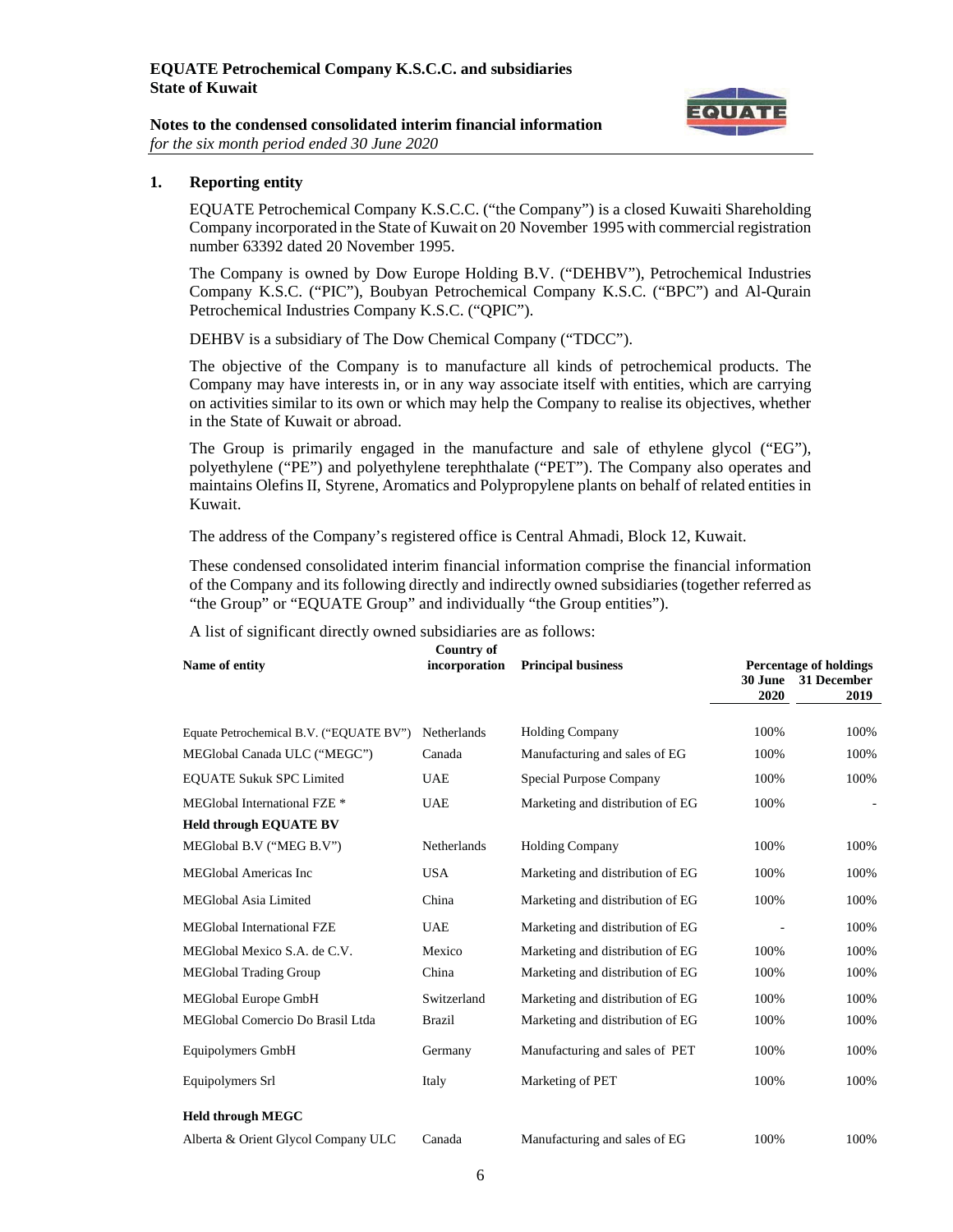

- **Notes to the condensed consolidated interim financial information** *for the six month period ended 30 June 2020*
	- \* Effective from 1 January 2020, the Company acquired 100% share capital of MEGlobal International FZE which was a fully owned subsidiary held through EQUATE BV.

These condensed consolidated interim financial information were authorised for issue by the President and Chief Executive Officer of the Group on 11 August 2020.

# **2. Basis of preparation**

a) Statement of compliance

These condensed consolidated interim financial information for the six months period ended 30 June 2020 have been prepared in accordance with IAS 34 Interim Financial Reporting, and should be read in conjunction with the Group's last annual consolidated financial statements as at and for the year ended 31 December 2019 ("last annual consolidated financial statements"). They do not include all of the information required for a complete set of financial statements prepared in accordance with IFRS Standards. However, selected explanatory notes are included to explain events and transactions that are significant to an understanding of the changes in the Group's financial position and performance since the last annual consolidated financial statements. Operating results for the six month period ended 30 June 2020 are not necessarily indicative of the results that may be expected for the financial year ending 31 December 2020.

# b) Judgments and estimates

In preparing these condensed consolidated interim financial information, management has made judgements and estimates that affect the application of accounting policies and the reported amounts of assets and liabilities, income and expense. Actual results may differ from these estimates.

The significant judgements made by management in applying the Group's accounting policies and the key sources of estimation uncertainty are the same as those described in the last annual consolidated financial statements.

c) Significant accounting policies

The accounting policies applied in these condensed consolidated interim financial information are the same as those applied in the Group's consolidated financial statements as at and for the year ended 31 December 2019. A number of new standards are effective from 1 January 2020, but they do not have a material effect on the Group's condensed consolidated interim financial information.

### **3. Cash and bank balances**

|                                                           |         | <b>USD million</b> |
|-----------------------------------------------------------|---------|--------------------|
|                                                           | 30 June | 31 December        |
|                                                           | 2020    | 2019               |
|                                                           |         | (Audited)          |
| Cash balances                                             |         |                    |
| <b>Bank</b> balances                                      | 256     | 122                |
| Term deposits                                             | 200     | 676                |
| Total cash and bank balances                              | 456     | 798                |
| Less: Amount reserved relating to staff saving scheme     | (53)    | (52)               |
| Cash and cash equivalents for the statement of cash flows | 403     | 746                |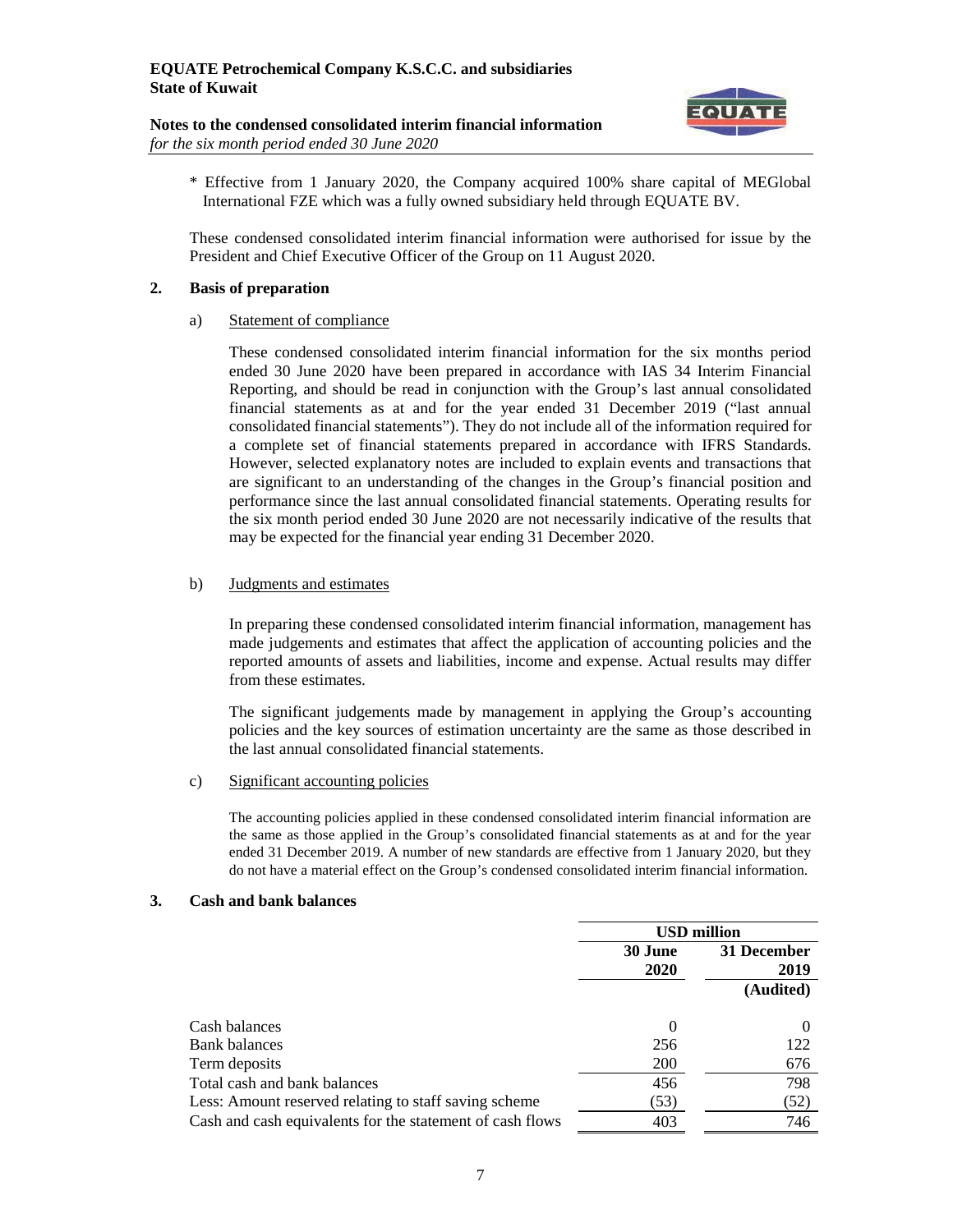

#### **Notes to the condensed consolidated interim financial information** *for the six month period ended 30 June 2020*

The effective interest rate on time deposits as at 30 June 2020 was 1.61% (as at 31 December 2019: 2.59%) per annum.

#### **4. Loans and borrowings**

The movement in loans and borrowings is as follows:

|                                                       | <b>USD million</b> |                        |
|-------------------------------------------------------|--------------------|------------------------|
|                                                       | 30 June<br>2020    | <b>30 June</b><br>2019 |
| Balance at 1 January                                  | 4,607              | 4,591                  |
| Loan origination fee                                  | (9)                |                        |
| Amortization for the period                           | 14                 | 3                      |
| Repayment of long term loan                           | (1,900)            |                        |
| Issue of conventional bonds                           | 1,600              |                        |
| New loan facilities (Murabaha and Term loan facility) | 300                |                        |
| Balance at 30 June                                    | 4.612              | 4.594                  |

#### *Long term loan*

On 23 June 2016, the Group had entered into a USD 5 billion long term loan agreement ("Term Loan") with a consortium of banks. The Term Loan consisted of USD 2 billion Tranche A 5year bullet facility, USD 2 billion Tranche B 3-year bullet facility, and USD 1 billion 3-year revolving credit facility. The Group was jointly and severally a guarantor along with The Kuwait Olefins Company K.S.C.C. ("TKOC") for the Term Loan and the credit facilities included customary covenants. On 23 June 2016 and on 30 November 2016, the Group drawdown USD 2 billion from Tranche A facility and USD 0.5 billion from Tranche B facility, respectively.

In February 2017, the Group early settled Tranche B 3-year bullet facility amounting to USD 500 million and cancelled the undrawn available facility of Tranche B.

On 13 December 2018, the Group completed the restructuring and extended the Tranche A term loan facility until 23 June 2023, revolver credit facility until 23 June 2022 and spread on both term loan and the revolver credit facility was reduced. As part of the amendment and extension of the facilities, the Group repaid an amount of USD 100 million, thereby reducing the Tranche A Term loan Facility outstanding balance to USD 1.9 billion.

During the period, the Group fully settled Tranche A term loan facility amounting to USD 1,900 million using the proceeds from issuing of new notes amounting to USD 1,600 million and a new 3 year term and murabaha loans amounting to USD 300 million. This loan facility has been guaranteed by TKOC.

On 28 June 2020, the existing revolver facility commitment was reduced to USD 500 million and extended the maturity by one year to 23 June 2023.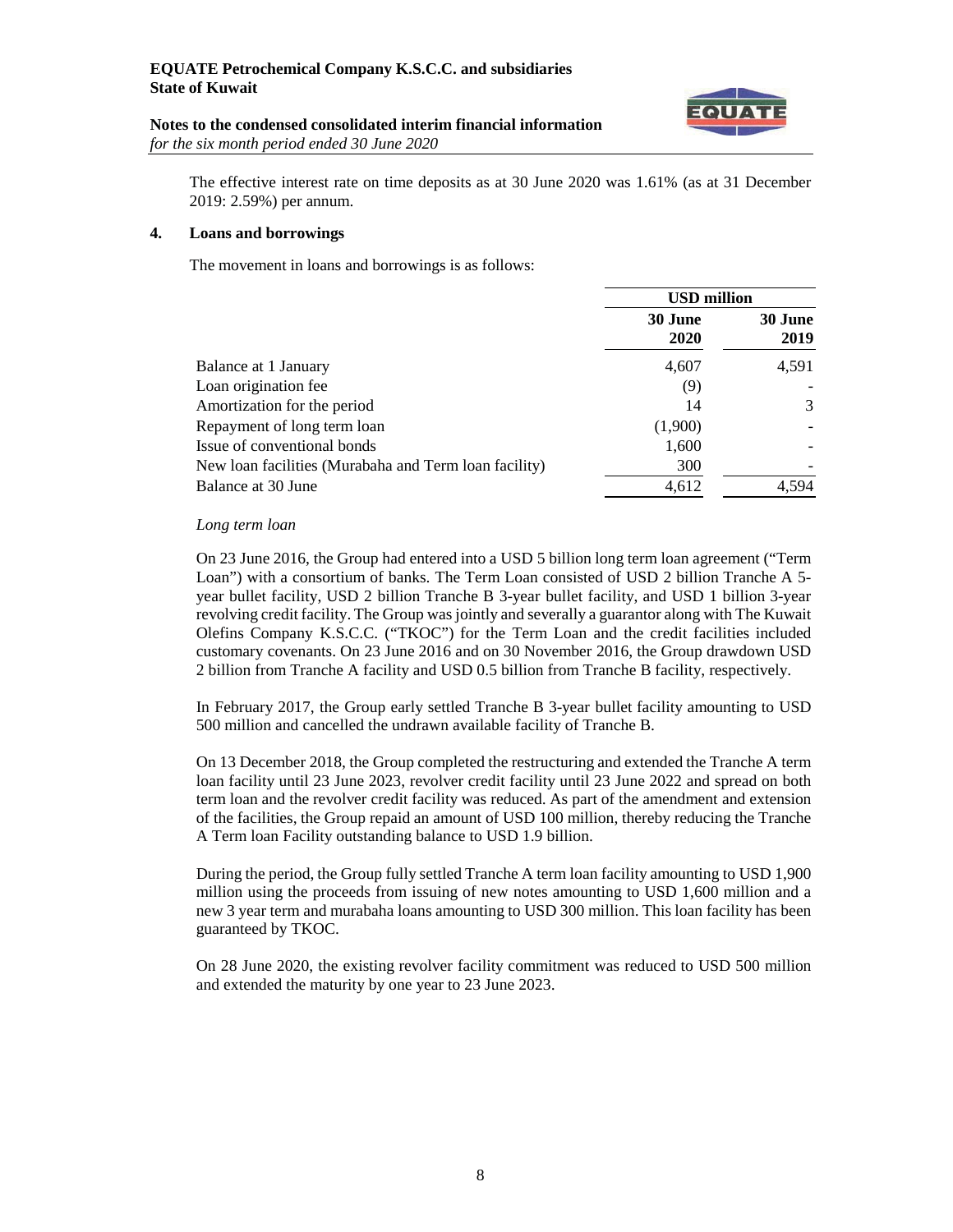

#### **Notes to the condensed consolidated interim financial information** *for the six month period ended 30 June 2020*

At 30 June 2020, the details of the term & murabaha loan and revolving credit facility are as follows:

|                        | Term and<br>murabaha loan | Revolving<br>credit facility | <b>Total Facility</b> |
|------------------------|---------------------------|------------------------------|-----------------------|
| Islamic financing      | 75                        |                              |                       |
| Conventional financing | 225                       | 453                          | 678                   |
| Total                  | 300                       | 500                          | 800                   |

Drawn / outstanding as at 30 June 2020 is as follows:

|                   |           |                           | <b>USD million</b> |                     |
|-------------------|-----------|---------------------------|--------------------|---------------------|
|                   |           | <b>Repayment</b><br>terms | 30 June<br>2020    | 31 December<br>2019 |
|                   |           | Bullet repayment          |                    |                     |
| Islamic financing | Tranche A | on 5 <sup>th</sup> year   |                    | 188                 |
| Conventional      |           | Bullet repayment          |                    |                     |
| financing         | Tranche A | on 5 <sup>th</sup> year   |                    | 1,712               |
|                   |           | Bullet repayment          |                    |                     |
| Islamic financing |           | on $3rd$ year             | 75                 |                     |
| Conventional      |           | Bullet repayment          |                    |                     |
| financing         |           | on $3rd$ year             | 225                |                     |
|                   |           |                           | 300                | 1.900               |

The effective interest rate as at 30 June 2020 on the term and murabaha loans is 2.66% (31 December 2019: Tranche A is 3.5%).

At the reporting date, the Group had available for its utilization, USD 500 million (31 December 2019: USD 1,000 million) of undrawn committed revolving credit facility.

#### *Medium term notes*

In 2016, the Group established a USD 4 billion Global Medium Term Note Programme ("GMTN 1"), and on 3 November 2016 EQUATE B.V. issued notes ("GMTN 1 notes") amounting to US\$ 2.25 billion.

During the period, the Group established a USD 4 billion Global Medium Term Note Programme ("GMTN 2"), and on 18 May 2020 MEGlobal Canada ULC issued notes ("GMTN 2 notes") amounting to US\$ 1.6 billion.

The payments due in respect of both GMTN 1 and GMTN 2 notes are unconditionally and irrevocably guaranteed, jointly and severally, and not severally, by EQUATE and TKOC. all the notes are listed on EURONEXT.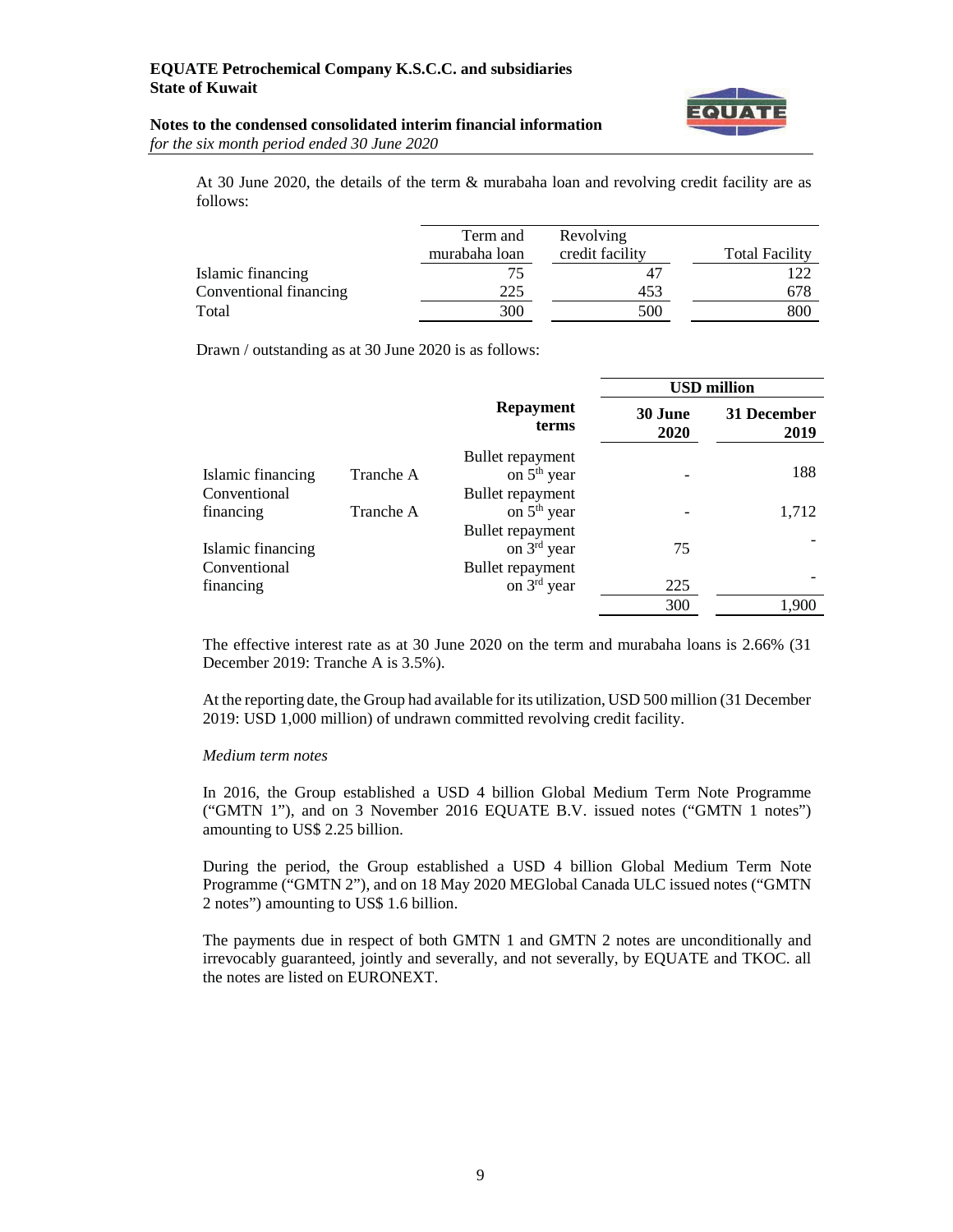

### **Notes to the condensed consolidated interim financial information** *for the six month period ended 30 June 2020*

| At the reporting date, the Group had issued following outstanding Notes. |
|--------------------------------------------------------------------------|
|--------------------------------------------------------------------------|

|                                                                                                                                                                                                                                                        | <b>USD</b> million |                     |
|--------------------------------------------------------------------------------------------------------------------------------------------------------------------------------------------------------------------------------------------------------|--------------------|---------------------|
|                                                                                                                                                                                                                                                        | 30 June<br>2020    | 31 December<br>2019 |
| Fixed interest rate Notes amounting to USD 1,000<br>i)<br>million, having a term of 5 years, maturing in<br>2022, with an effective interest rate of 3.338% and<br>carrying a coupon rate of 3% per annum payable<br>on a semi-annual basis.           | 983                | 983                 |
| Fixed interest rate Notes amounting to USD 1,250<br>$\rm ii)$<br>million having a term of 10 years, maturing in<br>2026, with an effective interest rate of 4.402% and<br>carrying a coupon rate of 4.25% per annum<br>payable on a semi-annual basis. | 1,235              | 1.235               |
| iii) Fixed interest rate Notes amounting to USD 1,000,<br>million having a term of 5 years, maturing in 2025,<br>with an effective interest rate of 5,000% and<br>carrying a coupon rate of 5.000% per annum<br>payable on a semi-annual basis.        | 1,000              |                     |
| iv) Fixed interest rate Notes amounting to USD 600,<br>million having a term of 10 years, maturing in<br>2030, with an effective interest rate of 5.875% and<br>carrying a coupon rate of 5.875% per annum<br>payable on a semi-annual basis.          | 600                |                     |
|                                                                                                                                                                                                                                                        | 3,818              | 2,218               |
|                                                                                                                                                                                                                                                        |                    |                     |

As at 30 June 2020, medium term notes described in i) and ii) above are quoted at 101.23 and 105.81 respectively (31 December 2019: 100.47 and 107.19 respectively) The medium term notes described in iii) and iv) are quoted at 108.12 and 114 respectively These quotes are based on level 1 inputs of fair value

### *Sukuk programme*

In December 2016, the Group established a USD 2 billion Sukuk programme (Sukuk 1) and issued Sukuk amounting to USD 500 million on 21 February 2017 having a term of 7 years, maturing in February 2024, with a profit rate of 3.944% per annum payable on a semi-annual basis. The Sukuk is guaranteed by the Company and TKOC and is listed on Euronext Dublin. As at 30 June 2020, Sukuk are quoted at 103.47 (31 December 2019: 104.25), based on level 1 inputs.

In the current period, the Group established a USD 2 billion sukuk programme (Sukuk 2). The sukuk is guaranteed by TKOC. The trust certificates are not yet issued under Sukuk 2.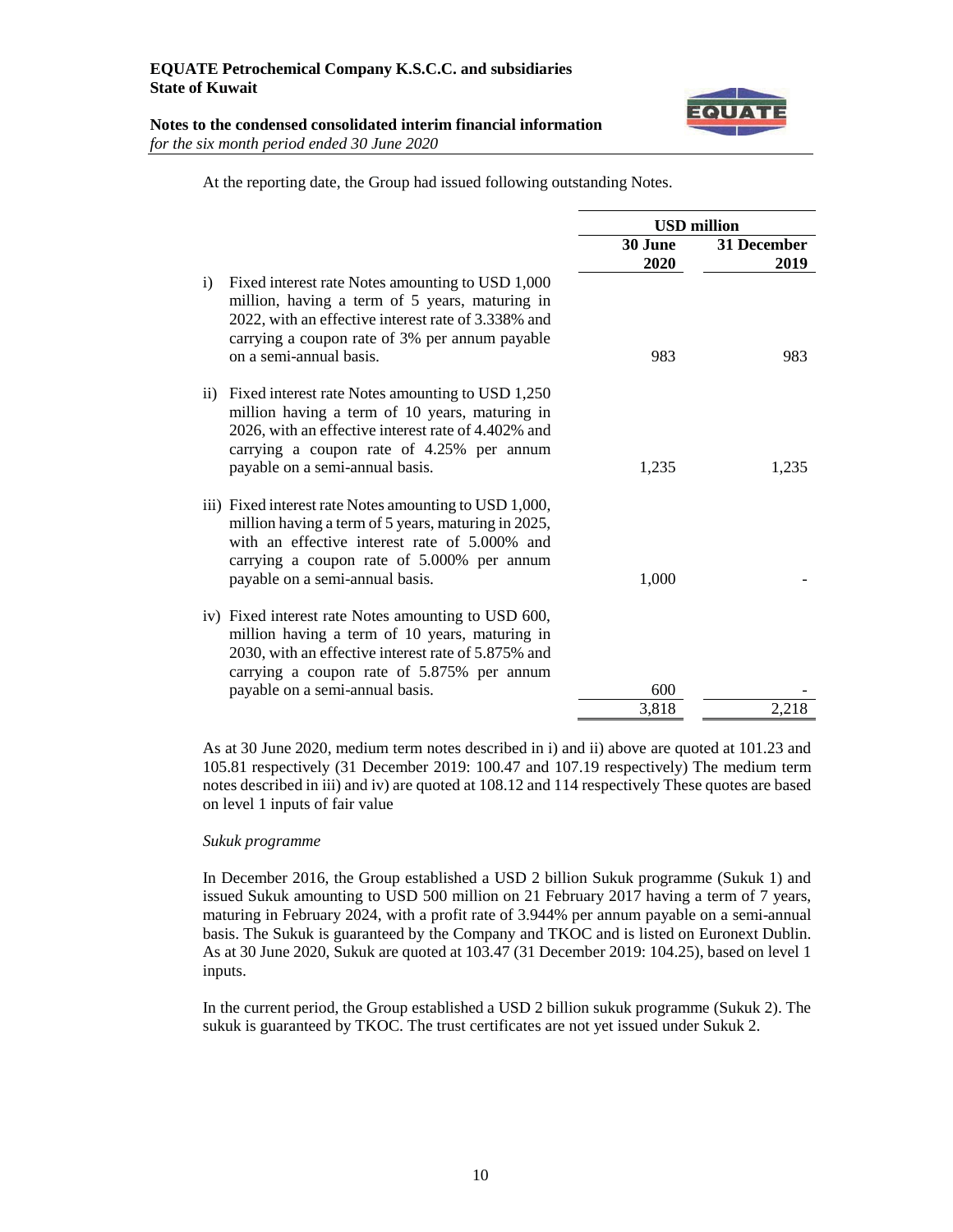

### **Notes to the condensed consolidated interim financial information** *for the six month period ended 30 June 2020*

# **5. Related party transactions**

In the normal course of business, the Group enters into transactions with its shareholders PIC (directly owned by Kuwait Petroleum Corporation ("KPC"), BPC, QPIC and DEHBV, part of TDCC.

EQUATE Marketing Company EC, Bahrain ("EMC"), which is owned by PIC and DEHBV, is the exclusive sales agent in certain territories for the marketing of PE produced by the Company. The Company reimburses all the actual expenses incurred by EMC.

During 2004, DEHBV and PIC initiated a number of joint venture petrochemical projects ("Olefins II projects") in Kuwait to manufacture polyethylene, ethylene glycol and styrene monomer. The Olefins II projects consist of the EQUATE expansion project, and the incorporation and development of The Kuwait Olefins Company K.S.C.C ("TKOC"), The Kuwait Styrene Company K.S.C.C ("TKSC") and Kuwait Aromatics Company K.S.C.C. ("KARO"). TKOC is owned by DEHBV (42.5%), PIC (42.5%), BPC (9%) and QPIC (6%). TKSC is a joint venture of DEHBV (42.5%) and KARO (57.5%). KARO is owned by PIC (20%), Kuwait National Petroleum Company K.S.C. ("KNPC") (60%) and QPIC (20%).

On 2 December 2004, the Company signed a Materials and Utility Supply Agreement ("MUSA") with TKOC, TKSC, KARO and PIC. Under the terms of the MUSA, the Company receives a reservation right fee from the above entities that equals the total capital construction costs incurred by the Company on the new utilities and infrastructure facilities under the Olefins II projects

On 2 December 2004, the Company signed an Operations, Maintenance and Services Agreement ("OMSA") with TKOC, TKSC, KARO and PIC. Under the terms of the OMSA, the Company provides operating, maintenance and other services to the above entities and for which the Company receives a fixed management fee over and above the actual operating cost.

On 2 December 2004, the Company signed an Ethylene Supply Agreement with TKOC. Under the terms of the agreement, the price per metric tonne of Ethylene is paid to TKOC based on the quantities delivered by them at the contract price.

During 2005, services agreements were signed between DEHBV, PIC and the Company with TKOC, TKSC, KARO and PIC for the provision of various services to the Olefins II projects.

An agreement to amend the MUSA and service agreements ("primary agreements") was signed between the parties to the primary agreements on 8 February 2006 releasing KARO from its obligations and liabilities under the primary agreements and appointing Kuwait Paraxylene Production Company K.S.C.C. ("KPPC") in place of KARO to assume and perform all obligations of KARO as if KPPC were and had been a party to the primary agreements. KPPC is a 100% owned subsidiary of KARO.

On 31 May 2006, the Company signed a term loan agreement with TKOC, under which the Company provided a USD 1.5 billion term loan to TKOC. The term loan is repayable over a period of 11 years in biannual instalments starting from 15 December 2009 and carry coupon rate of LIBOR + 0.625% till 19 May 2013, LIBOR + 0.725% till 19 May 2016 and LIBOR + 0.825% till the maturity date. This term loan has been fully settled by TKOC as of 30 June 2020.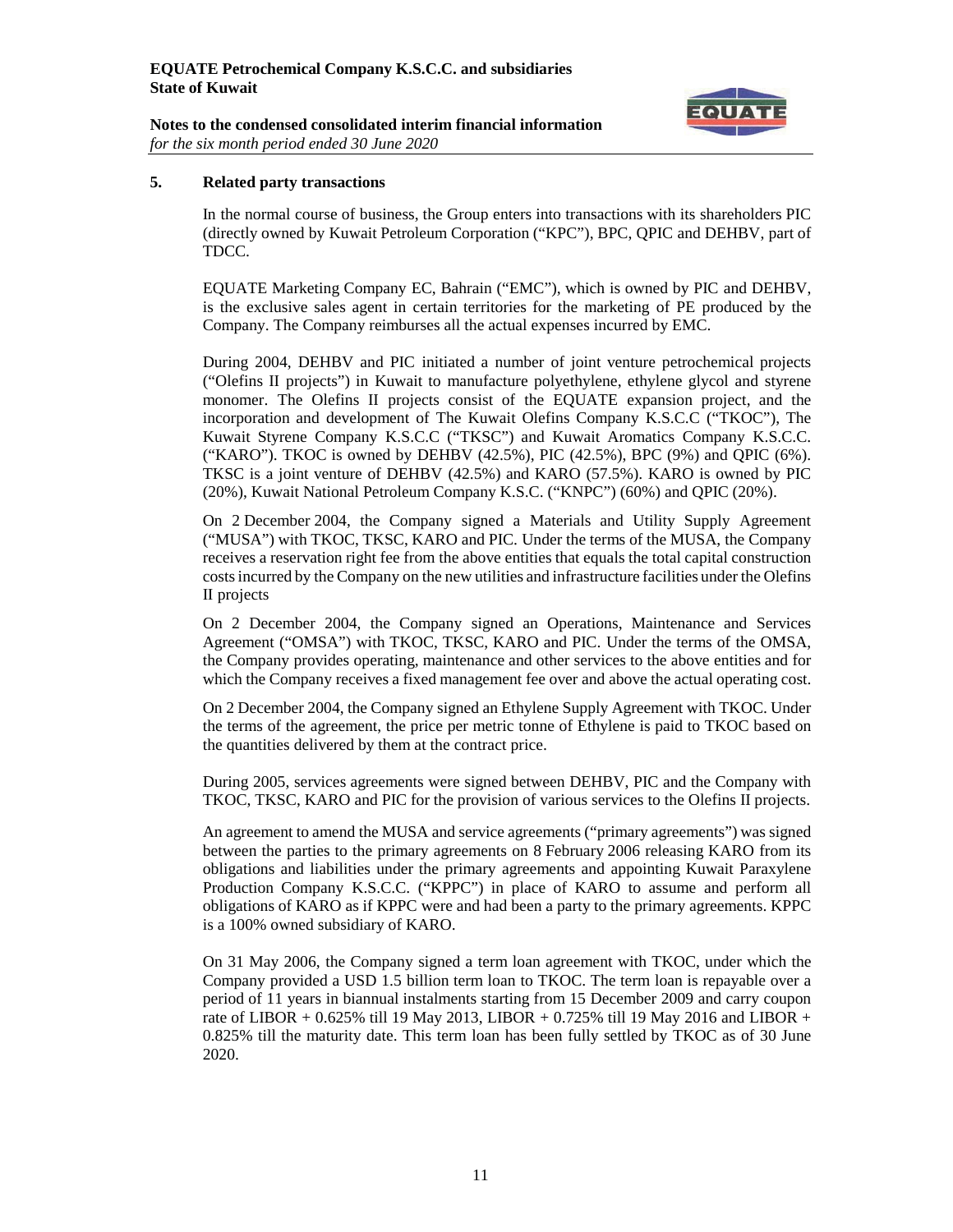



**Operational Facility**– Under the cash management services provided by MEG B.V, the Group entities and TKOC have an overnight cash sweeping facility with MEG B.V. Under this arrangement, the Company, the subsidiaries of the Group and TKOC sweep selected bank accounts with MEG B.V. This allows the subsidiaries and TKOC either to invest or borrow funds on an overnight basis. Under the terms of the agreement, the subsidiaries and TKOC can borrow or deposit with MEG B.V at an interest rate of LIBOR plus a positive spread set by the management. The spread is determined by taking into consideration of economic factors such as the creditworthiness of counterpart, characteristics of the debt financing arrangement etc. Amounts outstanding for the Group as at 30 June 2020 under these arrangements were a net asset of USD 74 million towards TKOC (2019: Net liability of USD 23 million). These are indefinite credit arrangements subject to termination by either party of which the interest is accrued monthly.

All transactions with related parties are carried out on a negotiated contract basis.

The following is a description of significant related party agreements and transactions, other than described above:

- a) Supply by Union Carbide Corporation ("UCC") of technology and licences relating to manufacture of PE and EG
- b) Feed gas and fuel agreement with PIC
- c) Supply by the Group of certain materials and services required by PIC to operate and maintain the polypropylene plant
- d) Excess EG Marketing Agreement
- e) General Services Agreement
- f) Secrecy Agreement
- g) Long Term Land Lease Agreement
- h) Site Services Agreement
- i) Employee Seconding Agreement
- j) Catalyst License Agreement
- k) Binding Term sheet Gulf Coast
- l) Other Assignment and Assumption Agreements
- m) Ethylene supply agreement by MEGC with DEHBV / TDCC
- n) Feedstock supply agreement by MEGC with DEHBV / TDCC for the USGC Project
- o) Master service agreement with DEHBV / TDCC
- p) Ethylene Oxide (EO)/EG Swap Agreement (MEGC)
- q) Technology License Intellectual Property (IP) Agreement (MEGC)
- r) Catalyst Supply Agreement (MEGC)
- s) Storage Sublease (MEGC)
- t) Ground Lease (MEGC)
- u) Utilities Services Agreements (MEGC)
- v) Technical Services Agreement (MEGC)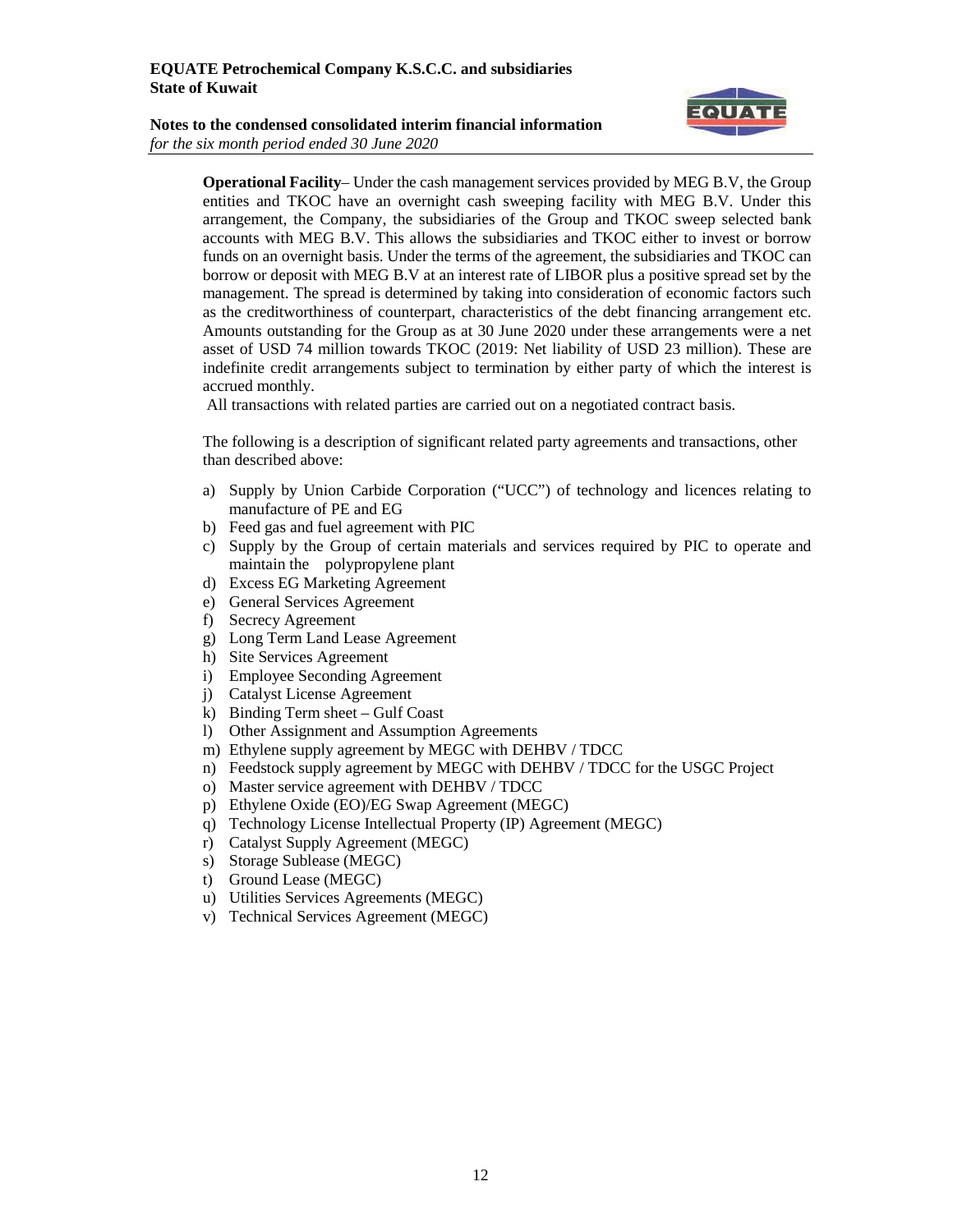

# **Notes to the condensed consolidated interim financial information** *for the six month period ended 30 June 2020*

Details of significant related party transactions are disclosed below:

|                                                                                 |                | <b>USD million</b> |  |  |
|---------------------------------------------------------------------------------|----------------|--------------------|--|--|
|                                                                                 | 2020           | 2019               |  |  |
| Sales and management fee<br>a)                                                  |                |                    |  |  |
| Polypropylene plant management fees from PIC                                    | 1              |                    |  |  |
| Olefins plant management fees from TKOC                                         | 1              |                    |  |  |
| Styrene plant management fees from TKSC                                         |                |                    |  |  |
| Aromatics plant management fees from KPPC                                       | $\overline{2}$ | 2                  |  |  |
| Operating cost reimbursed by PIC for running of<br>Polypropylene plant          | 14             | 19                 |  |  |
| Operating and utility cost reimbursed by TKOC for<br>running of Olefins plant   | 59             | 68                 |  |  |
| Operating and utility cost reimbursed by TKSC for<br>running of Styrene plant   | 21             | 30                 |  |  |
| Operating and utility cost reimbursed by KPPC for<br>running of Aromatics plant | 36             | 43                 |  |  |
| Interest income on long-term loan and notes receivables to TKOC                 | $\overline{2}$ | 6                  |  |  |

|    |                                                    | <b>USD</b> million |      |
|----|----------------------------------------------------|--------------------|------|
|    |                                                    | 2020               | 2019 |
| b) | <b>Purchases and expenses</b>                      |                    |      |
|    | Feed gas and fuel gas purchased from KPC           | 107                | 123  |
|    | Purchase of Ethylene Glycol from TKOC              | 168                | 249  |
|    | Catalyst purchased from DEHBV                      |                    | 5    |
|    | Catalyst purchased from Dow Chemical Canada ULC    | 22                 |      |
|    | Ethylene purchase from Dow Chemical Canada ULC     | 96                 | 122  |
|    | Ethylene purchase from TDCC                        | 57                 |      |
|    | Service cost reimbursed to Dow Chemical Canada ULC | 7                  | 6    |
|    | Service cost reimbursed to TDCC                    | 6                  |      |
|    | Service cost reimbursed to DEHBV                   | 17                 | 17   |
|    | Glycol purchased from TDCC                         | 50                 | 69   |
|    | Purchase of sea cooling water from PIC             | 10                 | 10   |
|    | Catalyst purchased from UNIVATION                  |                    | 5    |
|    | Operating costs reimbursed to EMC                  | 1                  |      |
|    | Staff secondment costs reimbursed to DEHBV         | 2                  | 4    |
|    | Ethylene and other purchases from TKOC             | 43                 | 42   |
|    | Interest expenses on notes payables from TKOC      |                    | 4    |
| C) | Key management compensation                        |                    |      |
|    | Salaries, short term and terminal benefits         | 2                  | 3    |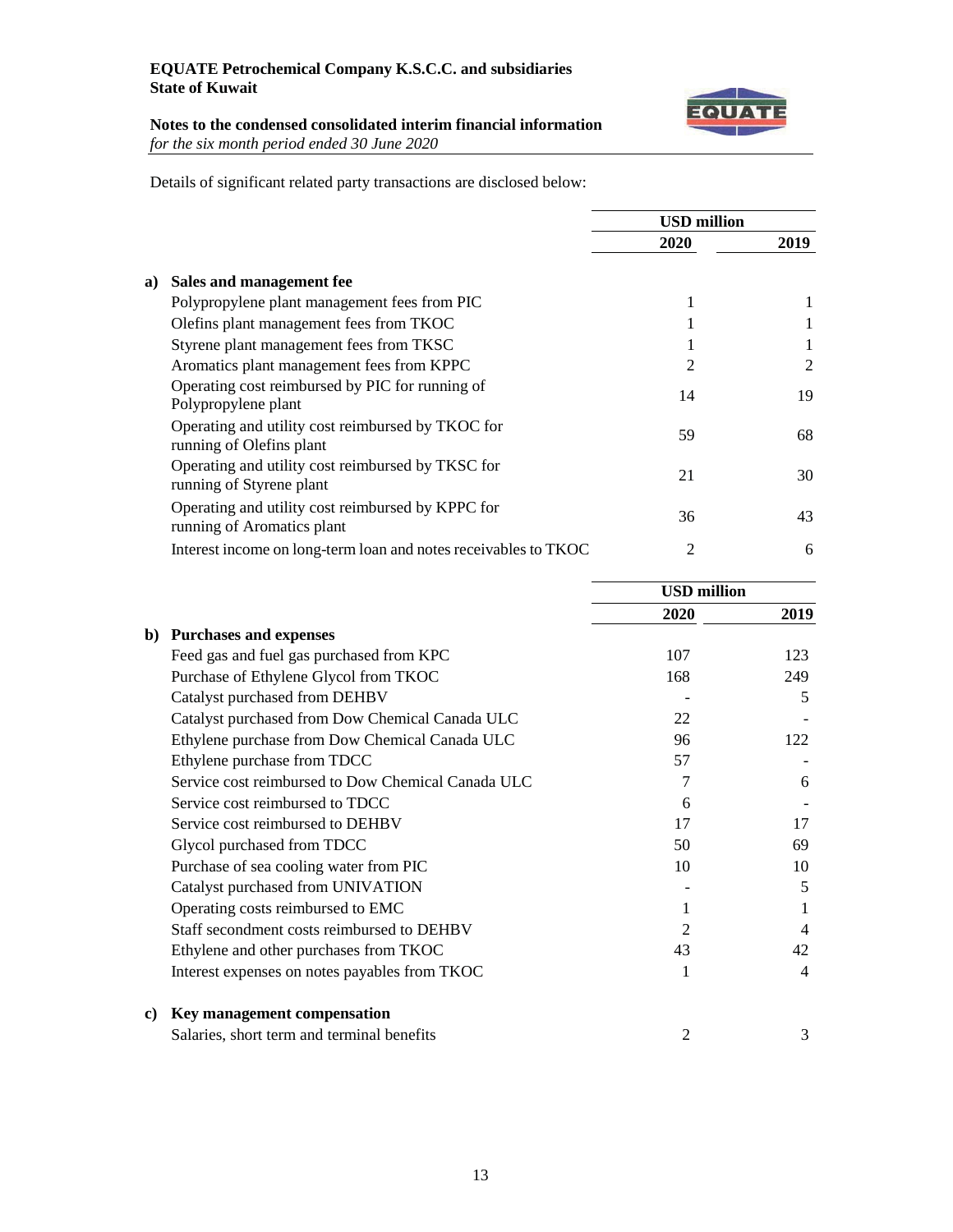

# **Notes to the condensed consolidated interim financial information** *for the six month period ended 30 June 2020*

|              |                                    | <b>USD</b> million |                     |
|--------------|------------------------------------|--------------------|---------------------|
|              |                                    | 30 June<br>2020    | 31 December<br>2019 |
|              |                                    |                    | (Audited)           |
|              | d) Due from related parties        |                    |                     |
|              | Due from PIC                       | 19                 | 7                   |
|              | Due from UCC                       | 1                  | 1                   |
|              | Due from TDCC                      | 0                  | 3                   |
|              | Due from Dow Chemical Canada ULC   | $\overline{c}$     | $\mathfrak{2}$      |
|              | Due from TKOC                      | 14                 | 13                  |
|              | Due from TKSC                      | 4                  | 5                   |
|              | Due from KPPC                      | 6                  | 12                  |
|              | Due from KNPC                      | $\overline{2}$     | $\overline{2}$      |
|              | Due from Others                    | 1                  |                     |
|              |                                    | 49                 | 45                  |
|              |                                    | <b>USD</b> million |                     |
|              |                                    | 31 December        | 31 December         |
|              |                                    | 2020               | 2019                |
|              |                                    |                    | (Audited)           |
| e)           | Notes receivables                  |                    |                     |
|              | Working capital facility from TKOC | 74                 |                     |
|              |                                    | <b>USD</b> million |                     |
|              |                                    | 31 December        | 31 December         |
|              |                                    | 2020               | 2019                |
|              |                                    |                    | (Audited)           |
| f            | Notes payables                     |                    |                     |
|              | Working capital facility with TKOC |                    | 23                  |
| $\mathbf{g}$ | Loan to a related party            |                    |                     |
|              | <b>Current portion</b>             |                    |                     |
|              | <b>TKOC</b>                        |                    | 81                  |
|              | Movement of long-term loan: TKOC   |                    |                     |
|              |                                    | <b>USD</b> million |                     |
|              |                                    | 2020               | 2019                |
|              | Balance at 1 January               | 81                 | 237                 |
|              | Payment during the period          | (81)               | (77)                |
|              | Balance at 30 June                 |                    | 160                 |
|              |                                    |                    |                     |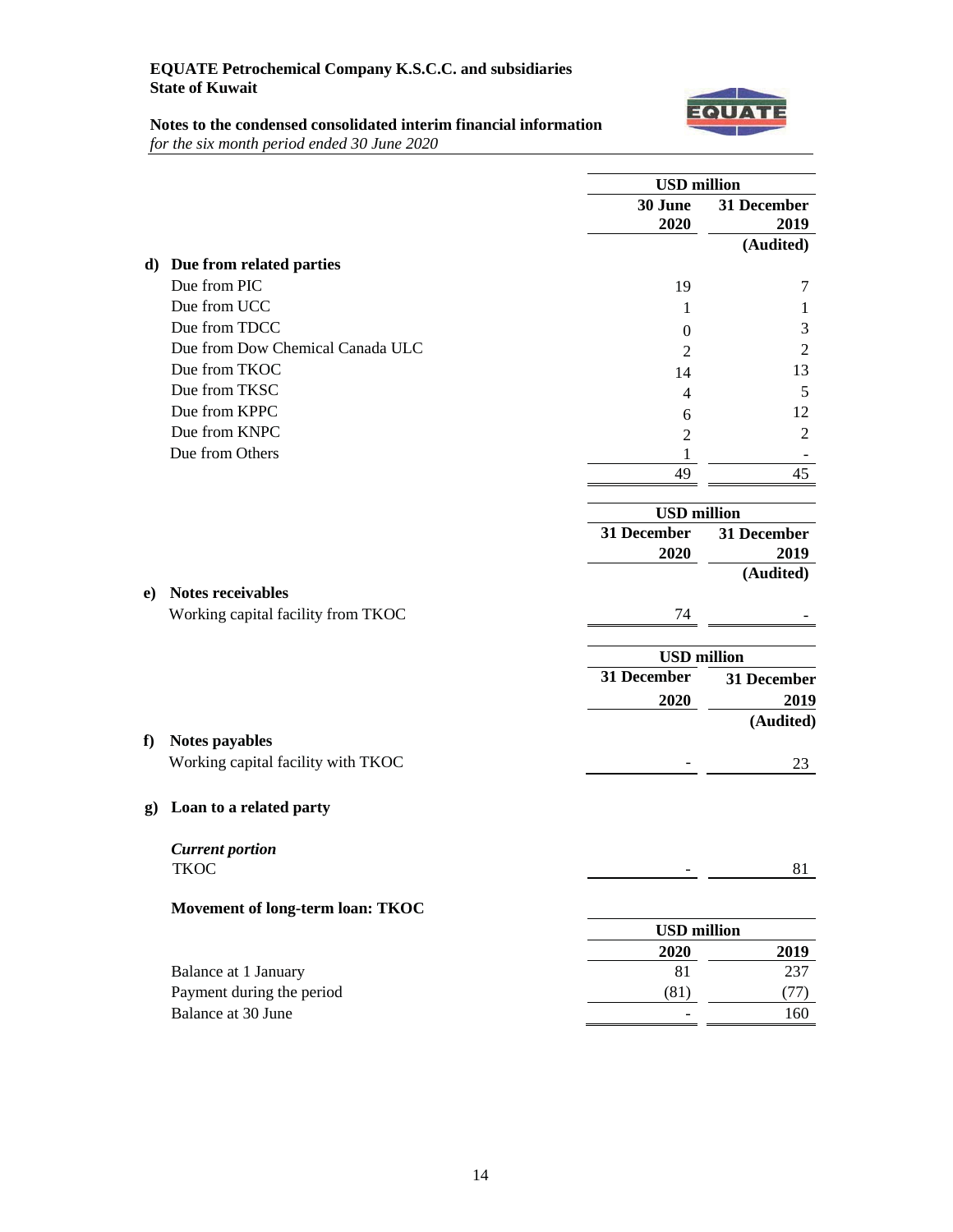

# **Notes to the condensed consolidated interim financial information**

*for the six month period ended 30 June 2020*

|                                                                      | <b>USD</b> million |                     |
|----------------------------------------------------------------------|--------------------|---------------------|
|                                                                      | 30 June<br>2020    | 31 December<br>2019 |
|                                                                      |                    | (Audited)           |
| Due to related parties<br>h)                                         |                    |                     |
| Due to KPC                                                           | 40                 | 46                  |
| Due to PIC                                                           | 47                 | 36                  |
| Due to TDCC                                                          | 2                  | 3                   |
| Due to Dow Olefinverbund GMBH                                        |                    | 3                   |
| Due to KPPC                                                          | 0                  | $\Omega$            |
| Due to TKSC                                                          | 0                  |                     |
| Due to TKOC                                                          | 54                 | 104                 |
| Due to Dow Canada Limited                                            | 1                  | $\Omega$            |
| Due to Dow Chemical Canada ULC                                       | 3                  |                     |
| Due to DEHBV                                                         | $\overline{c}$     | (0)                 |
| Due to Dow Chemical China                                            | $\overline{2}$     |                     |
| Due to Others                                                        | $\theta$           |                     |
|                                                                      | 152                | 194                 |
| Dividend payables (included in Trade and other payables)<br>$\bf i)$ |                    |                     |
| Payable to shareholders (Note 9)                                     | 147                |                     |

# **6. Additional Business and Geographical Information**

### *Basis for segmentation*

The Group has one significant business segment i.e.; Performance Materials & Chemicals ("PMC"), which is the reportable segment. This business segment manufactures and markets different types of basic petrochemical products.

Equate Management Team ("EMT"), a committee comprises of certain board members and key members of management, reviews the internal management reports of segments to monitor the performance and allocate capital. Earnings before Interest, Tax, Depreciation and Amortization ("EBITDA") is the key measure used to monitor the performance of business because management believes that this information is the most relevant in evaluating the results of the business relative to other entities that operate in the similar industries. In addition to PMC business, the Group is engaged in managing operations of petrochemical plants of certain related parties, which did not meet the quantitative threshold for reportable segment.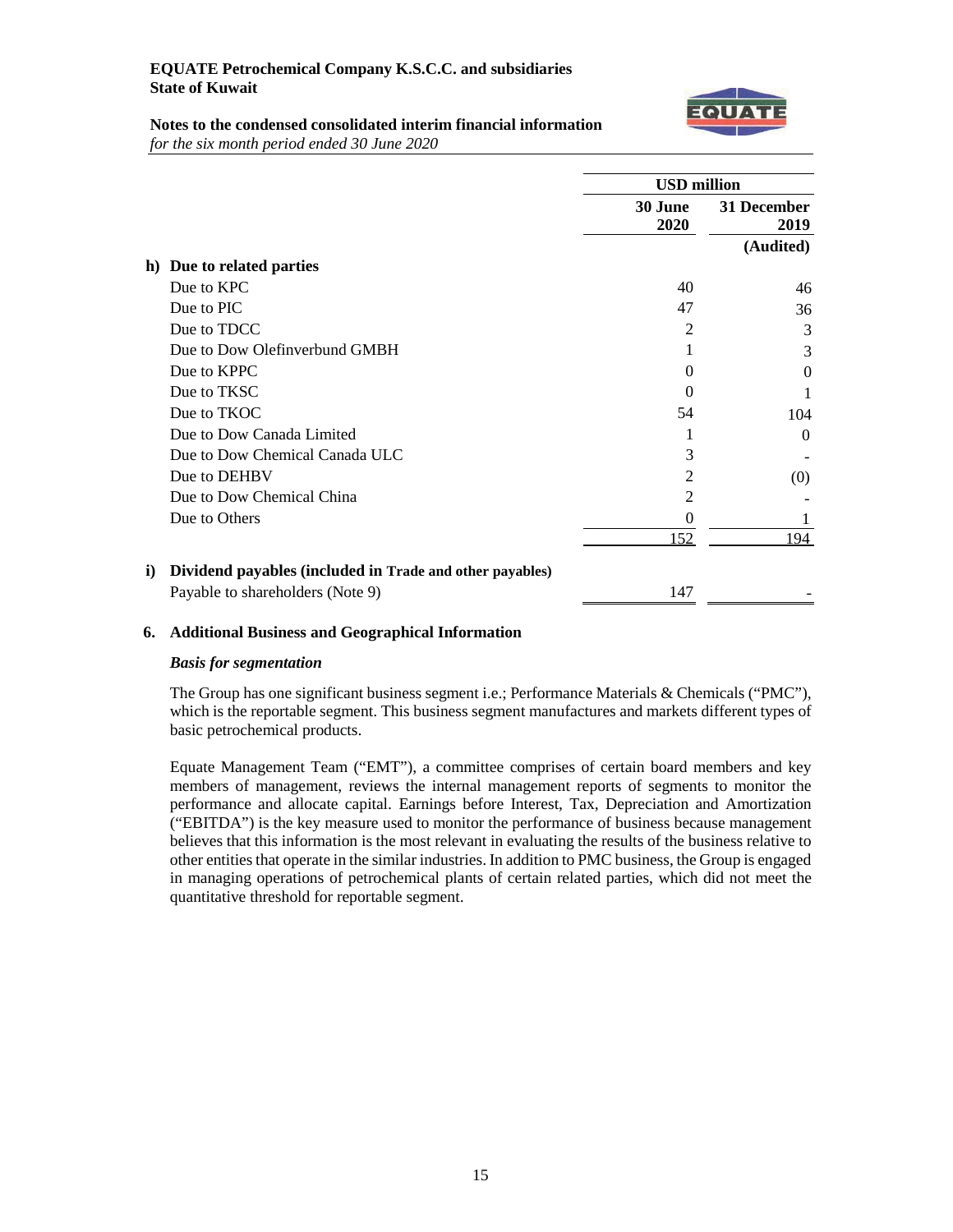

# **Notes to the condensed consolidated interim financial information** *for the six month period ended 30 June 2020*

# *Information about reportable segments*

|                                | 2020<br>(USD million) |               | 2019<br>(USD million) |            |               |              |
|--------------------------------|-----------------------|---------------|-----------------------|------------|---------------|--------------|
|                                | <b>PMC</b>            | <b>Others</b> | <b>Total</b>          | <b>PMC</b> | <b>Others</b> | <b>Total</b> |
| External segment revenue       | 1,327                 | 130           | 1,457                 | 1,593      | 160           | 1,753        |
| <b>EBITDA</b>                  | 275                   | 23            | 298                   | 345        | 5             | 350          |
| Net profit for the period      | 48                    | 5             | 53                    | 181        | 5             | 186          |
| Interest income                | (7)                   |               | (7)                   | (16)       |               | (16)         |
| Interest expenses              | 106                   | 5             | 111                   | 77         |               | 77           |
| Depreciation, amortization and |                       |               |                       |            |               |              |
| reservation rights             | 131                   | 13            | 144                   | 110        | -             | 110          |
| Income tax/KFAS/Zakat          | (3)                   | (0)           | (3)                   | (7)        | -             | (7)          |

# **Revenue by product / services and geography**

PMC business is managed on a worldwide basis, but operate manufacturing facilities and sales offices primarily in Kuwait, Canada, Germany, Dubai, Hong Kong, Singapore and United States of America. The geographical information analyses the Group's revenue by the Company's country of domicile and other countries. In presenting the geographical information, the segment revenue has been based on geographic location of customers.

|                       | EG<br>(USD<br>million) | PE<br>(USD<br>million) | <b>PET</b><br>(USD<br>million) | <b>Others</b><br>(USD<br>million) | <b>Total</b><br>(USD<br>million) |
|-----------------------|------------------------|------------------------|--------------------------------|-----------------------------------|----------------------------------|
| <b>30 June 2020</b>   |                        |                        |                                |                                   |                                  |
| Americas              | 154                    |                        |                                |                                   | 154                              |
| North East Asia       | 502                    | 145                    |                                |                                   | 647                              |
| India sub-continental | 97                     | 20                     |                                |                                   | 117                              |
| Europe                | 82                     | 29                     | 139                            |                                   | 250                              |
| Rest of the World*    | 41                     | 118                    |                                | 130                               | 289                              |
| External revenue      | 876                    | 312                    | 139                            | 130                               | 1,457                            |
| <b>30 June 2019</b>   |                        |                        |                                |                                   |                                  |
| Americas              | 213                    |                        |                                |                                   | 213                              |
| North East Asia       | 446                    | 192                    |                                |                                   | 638                              |
| India sub-continental | 171                    | 21                     |                                |                                   | 192                              |
| Europe                | 94                     | 47                     | 195                            |                                   | 336                              |
| Rest of the World*    | 71                     | 143                    |                                | 160                               | 374                              |
| External revenue      | 995                    | 403                    | 195                            | 160                               | 1,753                            |

\* Rest of the World includes revenue from Kuwait of USD 23 million (2019: USD 33 million).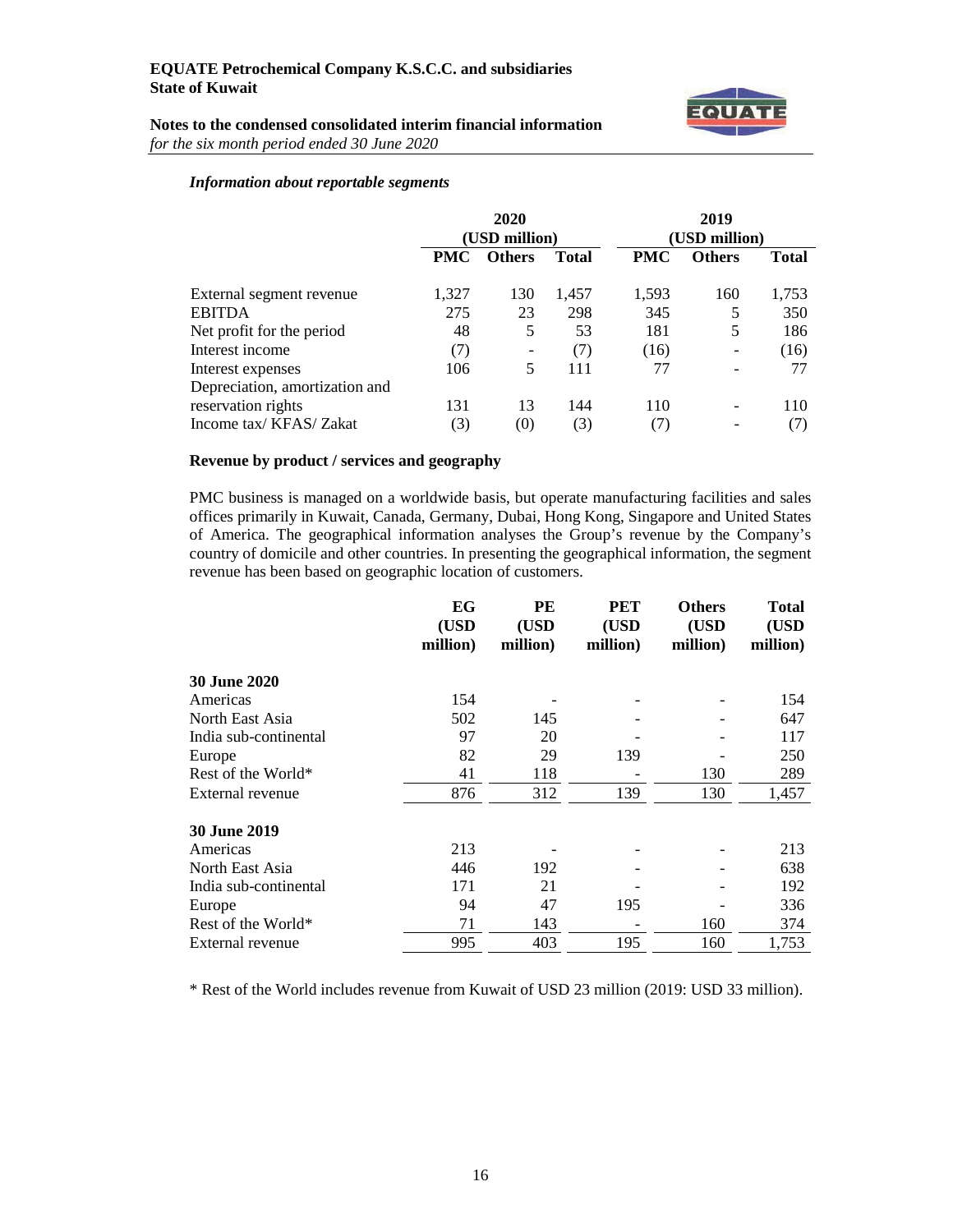

| Notes to the condensed consolidated interim financial information |  |
|-------------------------------------------------------------------|--|
| for the six month period ended 30 June 2020                       |  |

There are no customers that contributed more than 5 % of the revenue.

| <b>EBITDA</b> by<br>product line | EG<br>(USD<br>million) | PE<br>(USD<br>million) | <b>PET</b><br>(USD)<br>million) | <b>Others</b><br>(USD<br>million) | <b>Total</b><br>(USD<br>million) |
|----------------------------------|------------------------|------------------------|---------------------------------|-----------------------------------|----------------------------------|
| 30 June 2020                     | 150                    | 123                    | 2                               | 23                                | 298                              |
| 30 June 2019                     | 159                    | 174                    | 12                              |                                   | 350                              |

# **7. Financial instruments - fair value measurement and risk management**

#### *Fair value measurement*

The fair value of the financial instrument is the amount for which an asset could be exchanged or a liability settled between knowledgeable willing parties in an arm's length transaction.

When measuring the fair value of an asset or a liability, the Group uses market observable data as far as possible. Fair values are categorised into different levels in a fair value hierarchy based on the inputs used in the valuation techniques as follows:

- Level 1: quoted prices (unadjusted) in active markets for identical assets or liabilities.
- Level 2: inputs other than quoted prices included in Level 1 that are observable for the asset or liability, either directly (i.e. as prices) or indirectly (i.e. derived from prices).
- Level 3: inputs for the asset or liability that are not based on observable market data (unobservable inputs).

The fair values of all financial instruments carried by the Group as at 30 June 2020, that are not carried at fair value, are not materially different from their carrying values.

### *Financial risk management*

All aspects of the Group's financial risk management objectives and policies are consistent with those disclosed in the consolidated financial statements for the year ended 31 December 2019.

### **8. Commitments and contingent liabilities**

The Group has a fixed gas purchase commitment with a related party of approximately USD 1 million (31 December 2019: USD 1 million) per day until the agreement is cancelled in writing by both parties.

The Group under the Excess EG marketing agreement has a commitment to purchase from Dow an annual volume for a term to 2024.

The Group under the Ethylene Supply Agreement has a commitment to purchase and obligates DCC ULC to supply a contract quantity of ethylene each year through 2024 with an additional two five year extensions to 2034.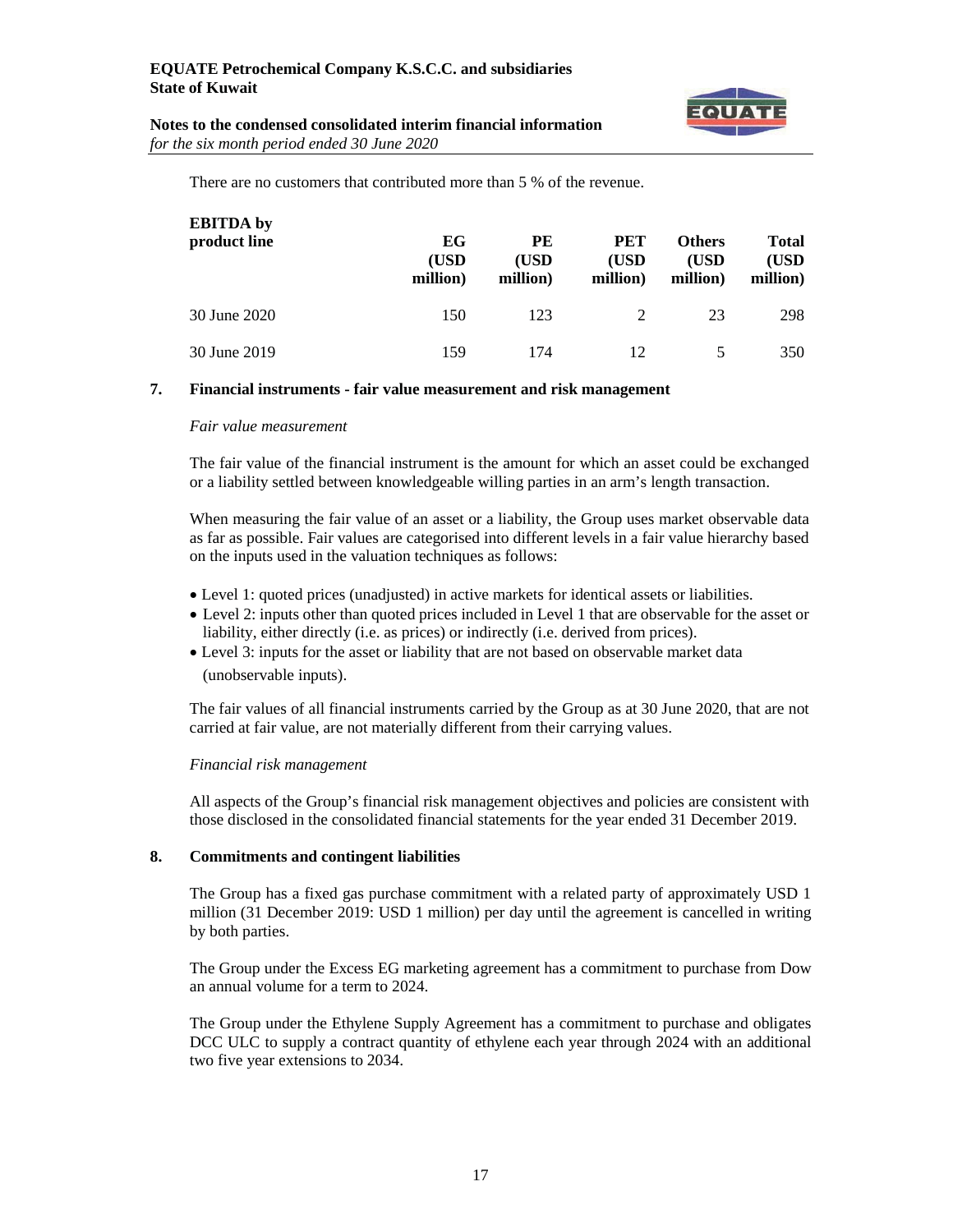# **Notes to the condensed consolidated interim financial information** *for the six month period ended 30 June 2020*



The Group under the Ethylene Supply Agreement has a commitment to purchase and obligates The Dow Chemical Company to supply 26.7% of output of one of Dow's ethylene crackers (TX-9), for USGC project, through the earlier of A) Dow Cracker facility permanently cease to operate or B) MEGlobal USGC plants cease to operate, subject to certain other conditions. The useful life of this asset is 25 years, starting from 2019.

In addition to the above, the Group had the following commitments and contingent liabilities outstanding as at 30 June 2020:

|                                                                   | <b>USD million</b>     |                     |  |
|-------------------------------------------------------------------|------------------------|---------------------|--|
|                                                                   | <b>30 June</b><br>2020 | 31 December<br>2019 |  |
|                                                                   |                        | (Audited)           |  |
| Letters of credit and letters of guarantee<br>Capital commitments | 628<br>$\theta$        | 23                  |  |

#### *Contingent liabilities*

#### **Corporation Income Tax Assessment from the Canadian Revenue Agency**

In December 2018, ME Global Canada ULC received a Corporation Income Tax Assessment from the Canadian Revenue Agency (CRA) for a transfer pricing adjustment amounting to CAD\$ 62 million (USD 45 million) resulting in additional tax impact of CAD\$ 13 million (USD 9 million) relating to tax year 2013. In November 2019, ME Global Canada ULC received a Corporation Income Tax Assessment from the Canadian Revenue Agency (CRA) for an additional tax impact CAD\$ 14.4 million (USD 11.07 million) relating to tax year of 2014. This assessment is issued subsequent to the final audit report completed for the tax years 2013, 2014 and 2015 by the CRA.

The Management has filed a notice of objection for the 2014 assessment within the stipulated period as it did for the 2013 assessment in March 2019. The management is confident that it can defend their submitted inter-company transfer price and get the assessment reversed through the appeal process, similar to prior years and is of the view that no additional tax liability is required for this assessment. The company has not received the final Corporation Tax Assessment for the tax year 2015.

### **Unutilized tax losses no longer available for deduction**

In September 2018, a subsidiary, Equipolymers GmbH received a notice from the German Tax Office as a conclusion of the tax audit opinion relating to the fair valuation of Equipolymers GmbH during the merger of Equipolymers BV with MEGlobal BV in 2011 concluding that the full amount of the unutilized tax losses not offset or deducted as at 1 July 2011 is no longer available for deduction against future profits (EUR 171 million of Corporate Tax loss / EUR 161 million of trade tax loss) on the basis that the valuation report submitted by the subsidiary on 15 July 2013 was not prepared based on the merger date of July 1, 2011. The subsidiary submitted a revised valuation report with full compliance to the German Valuation Standards to the tax office on 19 December 2018 which reflected hidden reserves of EUR 137 million. Following the multiyear tax assessment, which included the new valuation report submitted, the subsidiary and the German tax authority arrived at a negotiated settlement on a forfeiture of corporate tax losses amounting to EUR 87.38 million and trade tax losses amounting to EUR 77.42 million.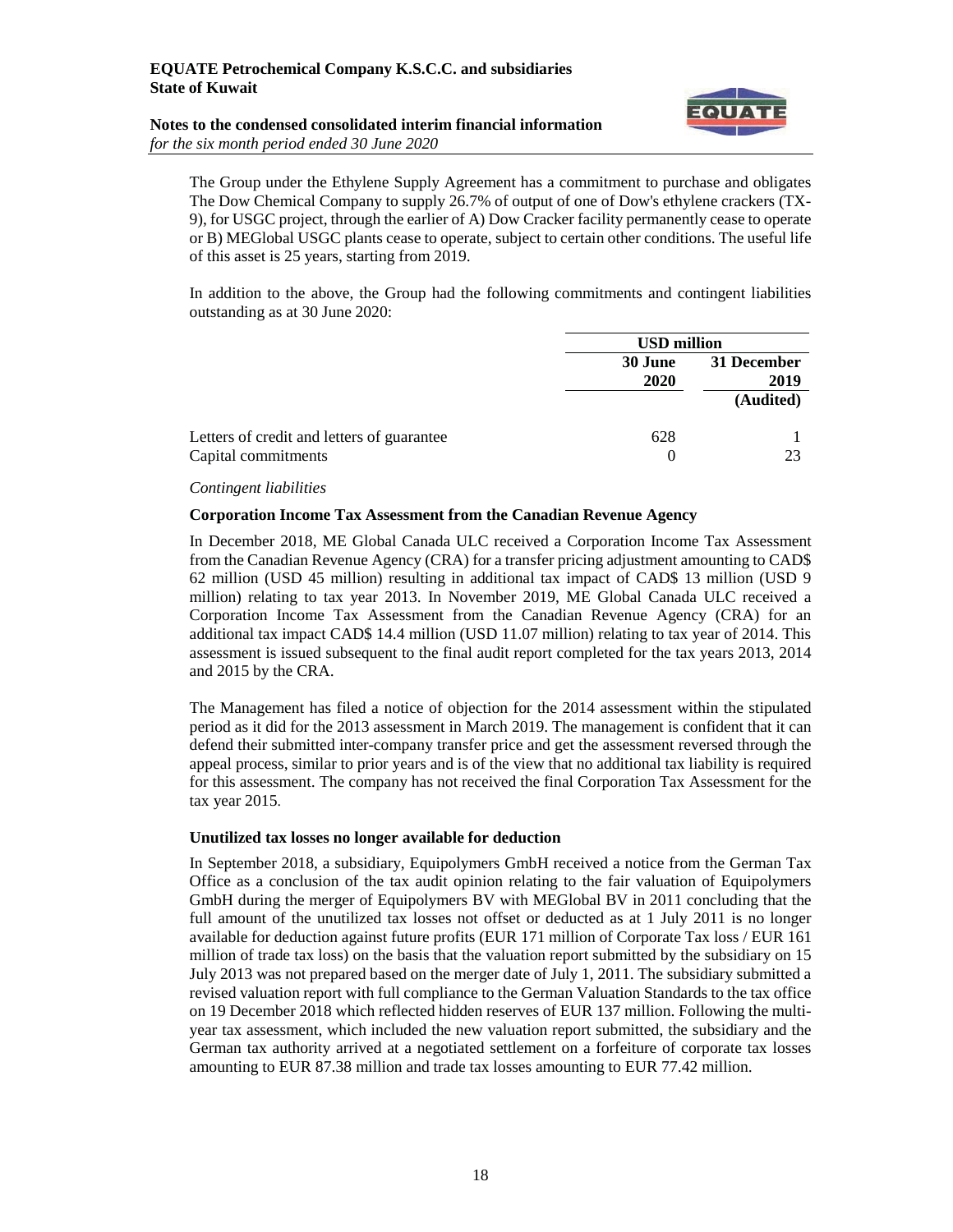#### **Notes to the condensed consolidated interim financial information**  *for the six month period ended 30 June 2020*



Accordingly, the subsidiary has carried forward corporate tax loss of EUR 86.7 million (USD 97.3 million) and trade tax loss of EUR 86.3 million (USD 96.86 million) as at the date of merger (1 July 2011). The management has determined that the position is no longer uncertain and the carried forward losses are available for utilization by the subsidiary post restructuring after the forfeiture.

#### *Forward foreign exchange contracts*

Foreign currency exposure risks are managed by dealing in forward contracts within the preapproved limits. The Group deals in forward foreign exchange contracts to manage its foreign currency positions and cash flows.

The net notional value of the forward exchange contracts (off Balance Sheet exposure) as at 30 June 2020 is as follows:

|                       | <b>USD</b> million |                     |  |
|-----------------------|--------------------|---------------------|--|
|                       | 30 June<br>2020    | 31 December<br>2019 |  |
|                       |                    | (Audited)           |  |
| Long position         |                    |                     |  |
| <b>KD</b>             | 824                | 741                 |  |
| CAD                   | 210                | 216                 |  |
| <b>EURO</b>           | 317                | 488                 |  |
| Others                | 16                 | $\overline{4}$      |  |
| <b>Short position</b> |                    |                     |  |
| <b>KD</b>             | 237                | 224                 |  |
| CAD                   | 108                | 110                 |  |
| <b>EURO</b>           | 177                | 255                 |  |
| Others                | 35                 | 8                   |  |

The fair value of forward foreign exchange contracts is estimated by discounting the difference between the contractual forward price and the current forward price for the residual maturity of the contract using a risk free interest rate. These are classified as Level II.

### **9. Annual General Assembly**

At the Company's Annual General Meeting held on 20 February 2020, the shareholders approved the Board of Directors recommendation to distribute cash dividend of 17.99 cents per share amounted to USD 368 million (2019: 50.39 cents per share amounted to USD 1,031 million). In the current period, the Group paid dividend amounting to USD 221 million (2019: USD 1,031 million) and the balance amount of USD 147 million is recognised as liability.